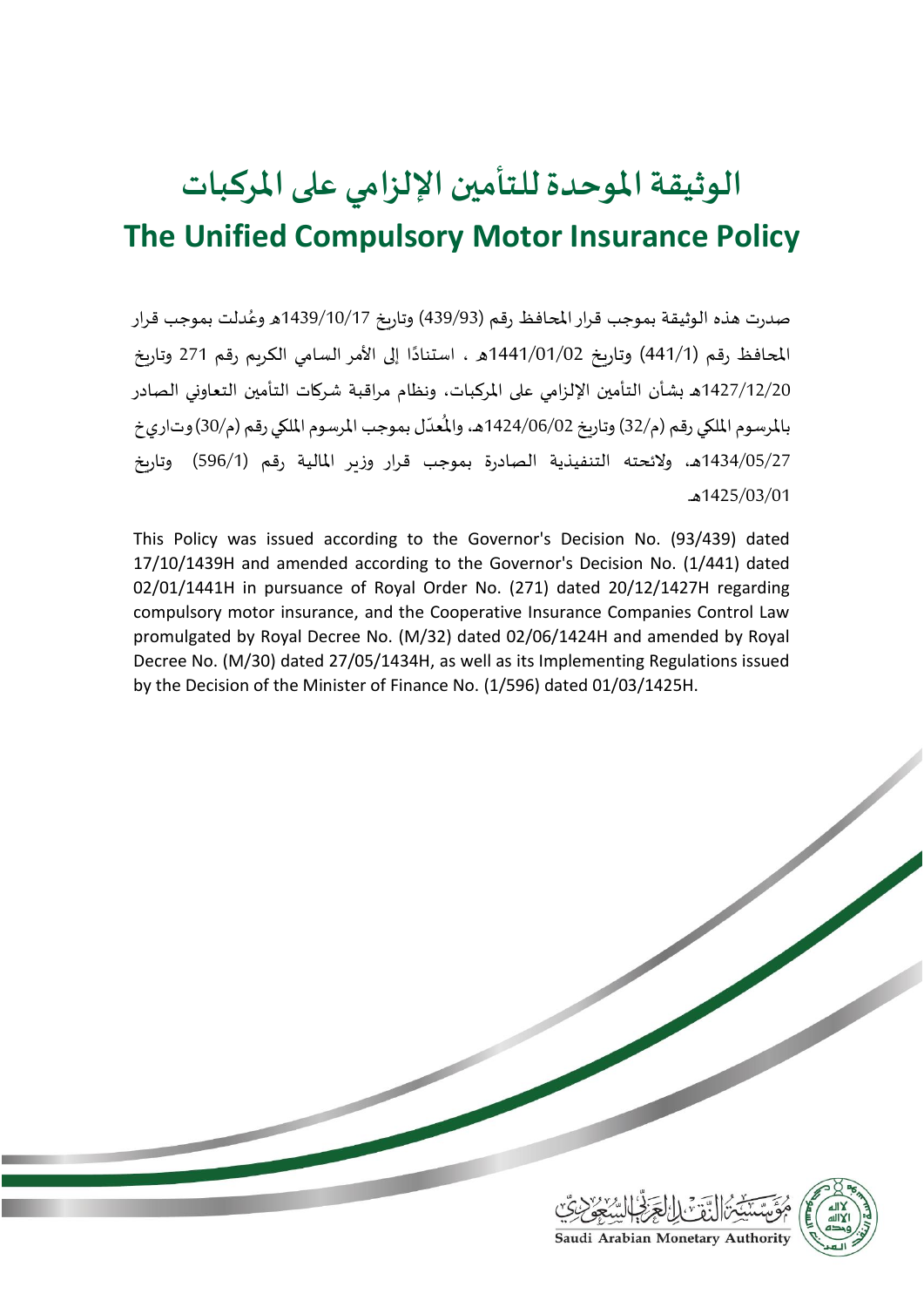| <b>Table of Contents</b>                                                                                                                                                              |                |                        | جدول المحتوبات                                                                                                                             |
|---------------------------------------------------------------------------------------------------------------------------------------------------------------------------------------|----------------|------------------------|--------------------------------------------------------------------------------------------------------------------------------------------|
|                                                                                                                                                                                       |                | رقم الصفحة<br>Page No. |                                                                                                                                            |
| Article 1: Introduction                                                                                                                                                               | 3              | 3                      | المادة الأولى: مقدمة                                                                                                                       |
| Article 2: Definitions                                                                                                                                                                | 3              | 3                      | المادة الثانية: التعريفات                                                                                                                  |
| Article 3: Insurance coverage                                                                                                                                                         | $\overline{7}$ | $\overline{7}$         | المادة الثالثة: التغطية التأمينية                                                                                                          |
| Article 4: Coverage limits                                                                                                                                                            | $\overline{7}$ | $\overline{7}$         | المادة الرابعة: حدود التغطية                                                                                                               |
| Article 5: Cases in which the company is<br>not allowed to deny liabilities towards<br>third parties                                                                                  | 8              | 8                      | المادة الخامسة: ما لا يجوز للشركة التمسك<br>به تجاه الغبر                                                                                  |
| Article 6: Claim Settlement Procedures                                                                                                                                                | 8              | 8                      | المادة السادسة: إجراءات تسوبة المطالبات                                                                                                    |
| <b>Article 7: General Conditions</b>                                                                                                                                                  | 11             | 11                     | المادة السابعة: الشروط العامة                                                                                                              |
| Article 8: Cases where the insurer shall<br>indemnify third parties while reserving<br>the right of recovery against the<br>insured, driver or person responsible<br>for the accident | 16             | 16                     | المادة الثامنة: الحالات التي تلتزم الشركة<br>بتعويض الغير عنها مع احتفاظها بحق الرجوع<br>على المؤمَّن له أو السائق أو المتسبب في<br>الحادث |
| Article 9: Exceptions (cases not covered<br>under the Policy)                                                                                                                         | 19             | 19                     | المادة التاسعة: الاستثناءات (الحالات غير<br>المغطاة تأمينيًا بموجب هذه الوثيقة)                                                            |
| Schedule of the Unified Compulsory<br>Motor Insurance Policy                                                                                                                          | 22             | 22                     | جدول الوثيقة الموحدة للتأمين الإلزامي على<br>المركبات                                                                                      |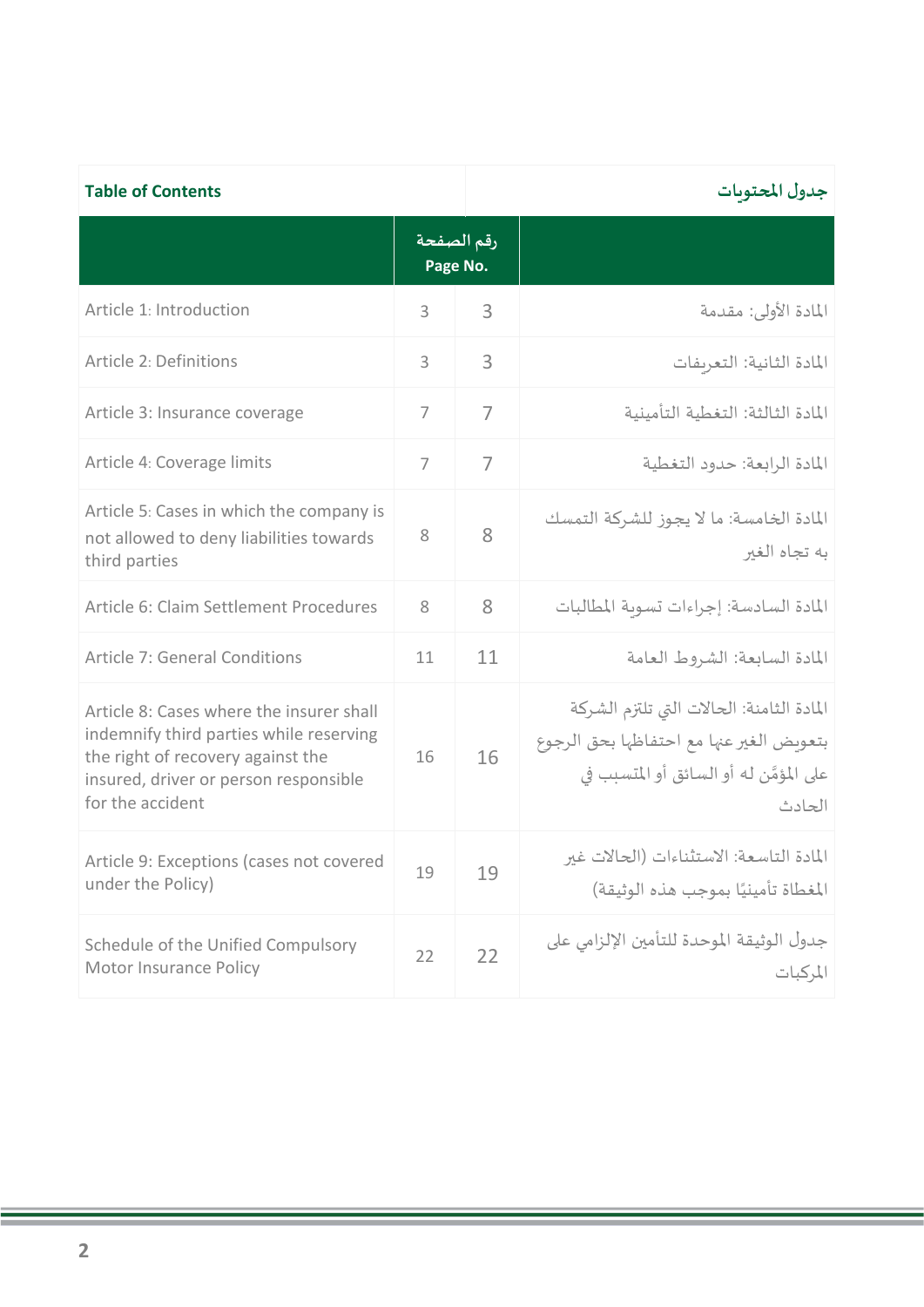|                  | <b>Saudi Arabian Monetary Authority</b><br><b>The Unified Compulsory Motor</b><br><b>Insurance Policy</b>                                                                                                                                                                                                                                                                                                                                                                                                                                                             | مؤسسة النقد العربى السعودى<br>الوثيقة الموحدة للتأمين الإلزامى على<br>المركبات                                                                                                                                                                                                                                                                                                                                                                                 |                   |
|------------------|-----------------------------------------------------------------------------------------------------------------------------------------------------------------------------------------------------------------------------------------------------------------------------------------------------------------------------------------------------------------------------------------------------------------------------------------------------------------------------------------------------------------------------------------------------------------------|----------------------------------------------------------------------------------------------------------------------------------------------------------------------------------------------------------------------------------------------------------------------------------------------------------------------------------------------------------------------------------------------------------------------------------------------------------------|-------------------|
| <b>Article 1</b> | This Policy shall specify the minimum<br>limit of civil liability coverage against<br>third party for compulsory motor<br>insurance in accordance with the<br>terms, conditions and exceptions<br>provided herein or attached hereto.<br>Insurers and the insured shall not be<br>entitled to agree on liability limits<br>lower than those set herein.                                                                                                                                                                                                               | تحدد هذه الوثيقة الحد الأدنى للتأمين<br>الإلزامي على المركبات لتغطية المسـؤولية<br>المدنية تجاه الغير طبقًا للأحكام والشـــروط<br>والاستثناءات الواردة فيها أو الملحقة بها،<br>ونُحظر على شـــركــة التــأمين والمؤمن لــه<br>الاتفاق على تخفيض حدود المسئولية عمّا<br>جاء في هذه الوثيقة.                                                                                                                                                                     | المادة<br>الأولى  |
| <b>Article 2</b> | <b>Definitions</b><br>The following words and phrases,<br>wherever they occur herein, shall<br>have the meanings assigned thereto,<br>unless the context requires<br>otherwise:                                                                                                                                                                                                                                                                                                                                                                                       | التعريفات<br>يقصب بالكلمات والعبارات الآتية أينما<br>وردت في هذه الوثيقة المعاني الموضحة<br>إزاءها، ما لم يقتض سـياق النص خلاف<br>ذلك:                                                                                                                                                                                                                                                                                                                         | المادة<br>الثانية |
|                  | <b>Compulsory Insurance Policy</b><br>1.<br>(the Policy): A motor third party<br>liability insurance policy that is<br>deemed a contract under which an<br>insurer undertakes to indemnify<br>third parties in the event of damage<br>caused by a motor accident and<br>covered under the Policy, for a<br>premium paid by the insured. The<br>Policy shall include the terms,<br>conditions, exceptions, Policy's<br>schedule and appendices (if any),<br>provided that they shall not<br>contradict or otherwise violate any<br>of the provisions set forth herein. | 1. وثيقة التأمين الإلزامي (الوثيقة): هي<br>وثيقة تأمين المسـئولية المدنية تجاه الغير<br>للمركبات وتعتبر عقدًا تتعهد بمقتضاه<br>الشــركة بأن تعوض الغير عند وقوع ضــرر<br>ناتج عن خطر غير مســتثنى في الوثيقــة،<br>بســبب حادث تســببت فيه المركبة، مقابل<br>الاشــتراك الذي يدفعه المؤمَّن له، وتشــمل<br>هنده الوثيقة الأحكام والشروط<br>والاستثناءات وجدول الوثيقة والملاحق (إن<br>وجدت) على ألا يتعارض أي منها أو يخالف<br>الأحكام الواردة في هذه الوثيقة. |                   |
|                  | <b>Insurer:</b> An insurance company<br>2.<br>that accepts insurance directly from<br>the insured.                                                                                                                                                                                                                                                                                                                                                                                                                                                                    | 2.   الشـــركـة: شـــركـة التـأمين التي تقبـل<br>التأمين مباشرة من المؤمَّن لهم.                                                                                                                                                                                                                                                                                                                                                                               |                   |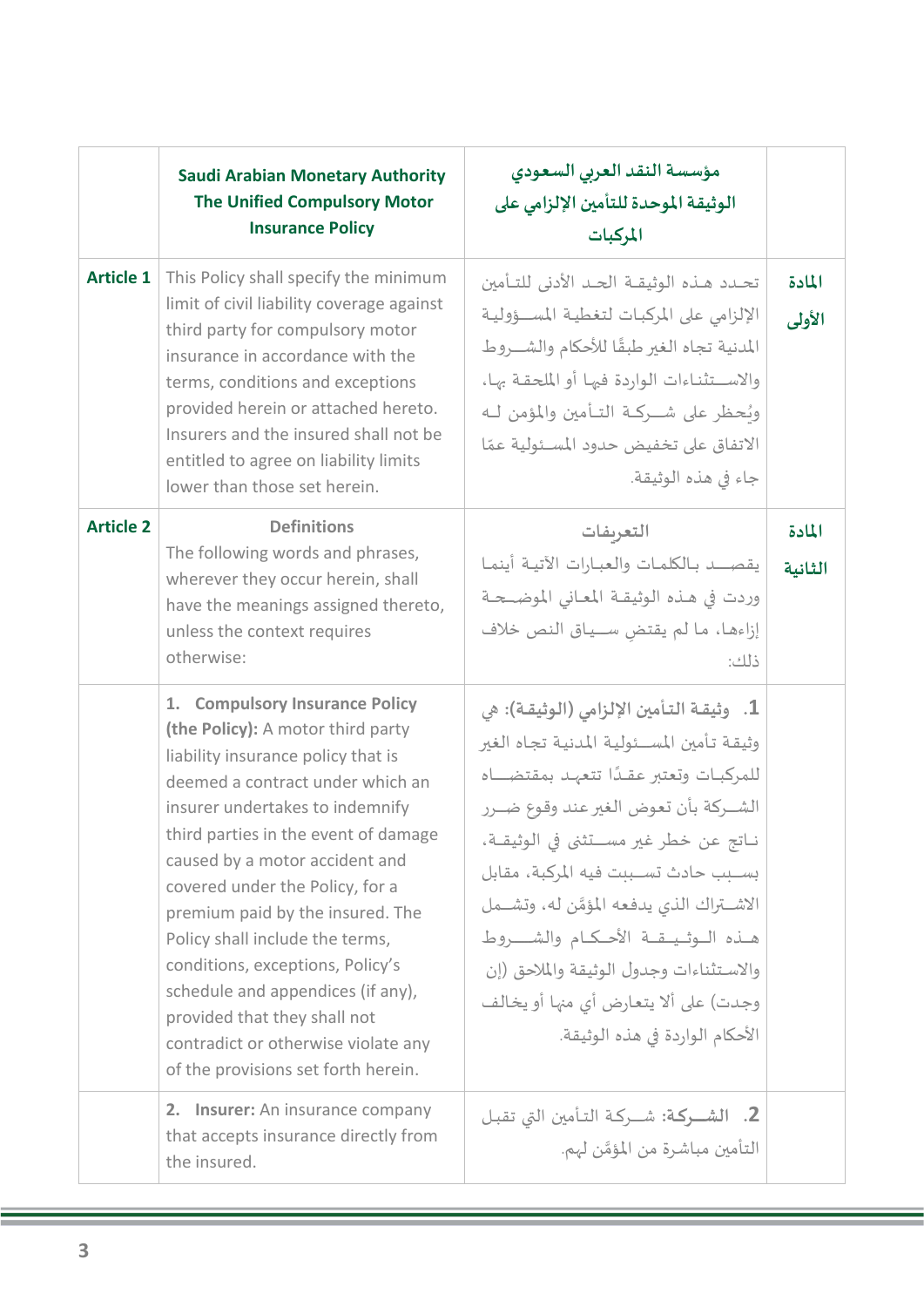| 3. The Insured: A natural or juristic<br>person that has entered into an<br>insurance contract and whose name<br>is stated in the policy schedule.                                                                                                              | 8. المؤمَّن لـه: الشــخص الطبيعي أو<br>الاعتبـاري الـذي أبرَم مع الشـــركـة وثيقـة<br>التأمين والمبيّن اسمه في جدول الوثيقة.                                                                         |  |
|-----------------------------------------------------------------------------------------------------------------------------------------------------------------------------------------------------------------------------------------------------------------|------------------------------------------------------------------------------------------------------------------------------------------------------------------------------------------------------|--|
| 4. Driver of the vehicle (the Driver):<br>Any person who is 18 years old or<br>older (Hijri calendar) driving a vehicle<br>and holding a driver's license.                                                                                                      | 4. ســائق المركبة (الســائق): كل من يقود<br>المركبة وعمره 18 ســنة هجربة وما فوق<br>وبحمل رخصة قيادة.                                                                                                |  |
| 5. The insured motor vehicle (the<br><b>Vehicle):</b> Any transport means<br>designed to move by wheels or<br>tracks or propelled using mechanical<br>or animal power, as described in the<br>Policy (trains are excluded).                                     | 5. المركبــة المؤمن عليهــا (المركبــة): كـل<br>وسـيلة من وسـائل النقل أعدت للسـير على<br>عجلات أوجنزير ، تســير أو تجر بقوة آلية أو<br>حيوانية، الموضحة مواصفاتها في الوثيقة<br>(لا تشمل القطارات). |  |
| 6. Third Party: Any natural or<br>juristic person sustaining loss or<br>damage not excluded under the<br>Policy, excluding the Insured and/or<br>the driver, or the person responsible<br>for the accident.                                                     | 6. الغير: كل شهخص طبيعي أو اعتباري<br>تلحق به خسارة أو ضرر ناتج عن خطر غير<br>مستثنى في الوثيقة باستثناء المؤمَّن له و/أو<br>السائق أو المتسبب في الحادث.                                            |  |
| 7. Accident: Any incident that<br>causes damage to a third party due<br>to the use of a vehicle, or as a result<br>of an explosion or fire coming from<br>the vehicle or its scattered debris, or<br>due to its motion, self-propulsion or<br>being stationary. | 7. الحـادث: كل واقعـة ألحقت ضــررًا<br>بالغير نتيجة استعمال المركبة أو انفجارها<br>أو احتراقها أو تناثرها أو حركتها أو اندفاعها<br>الذاتي أو وقوفها.                                                 |  |
| <b>Physical damages: Death or</b><br>8.<br>physical injuries, which may be<br>inflicted on a third party, including<br>total or partial disability, whether<br>permanent or temporary.                                                                          | 8. الأضرارالجسدية: الوفاة أو الإصابات<br>البدنية التي قد تلحق بالغير بما في ذلك<br>العجز الكلى أو الجزئي الدائم أو المؤقت.                                                                           |  |
| <b>Material damages: Destruction</b><br>9.<br>occurring to property belonging to a<br>third party.                                                                                                                                                              | 9.   الأضرارالمادية: التلفيات التي قد تلحق<br>بالممتلكات العائدة للغبر                                                                                                                               |  |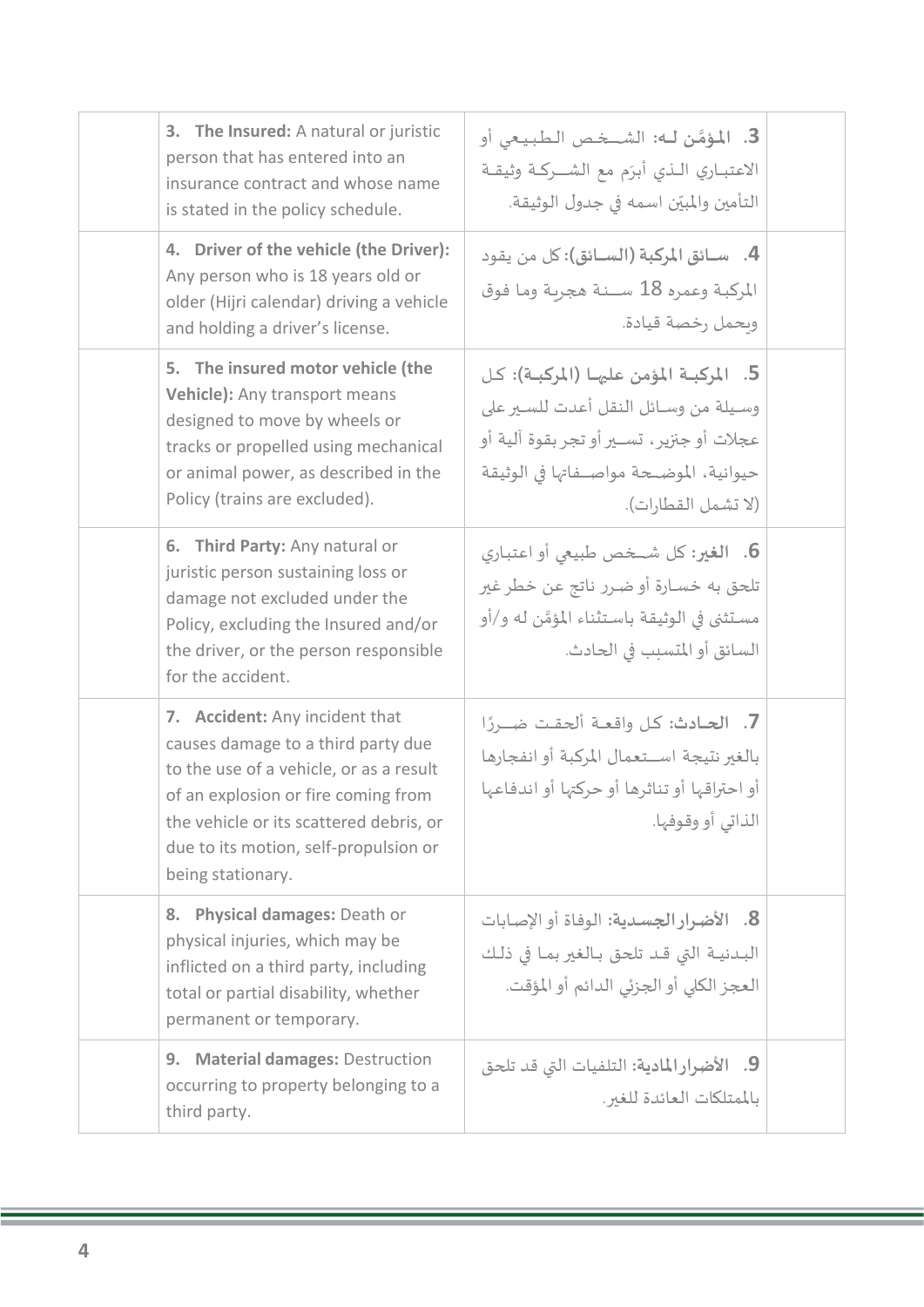| 10. Expenses: All expenses borne by<br>a third party due to a damage caused<br>by a risk not excluded in the policy.                                                                                                    | 10. المصـــاريف: جميع التكـاليف التي<br>يتحملها الغيربسبب الضرر الناتج عن خطر<br>غير مستثنى في الوثيقة.                                                                                           |  |
|-------------------------------------------------------------------------------------------------------------------------------------------------------------------------------------------------------------------------|---------------------------------------------------------------------------------------------------------------------------------------------------------------------------------------------------|--|
| 11. Claim: A claim for indemnity for<br>damages caused by a risk not<br>excluded in the Policy.                                                                                                                         | 11.المطالبة: طلب تعويض عن ضــرر ناتج<br>عن خطر غير مستثنى في الوثيقة.                                                                                                                             |  |
| 12. Claimant: Any natural or juristic<br>person or their legal representatives<br>who sustained a damage caused by a<br>risk not excluded in the Policy.                                                                | 12. مقدم المطالبة: الشخص الطبيعي أو<br>من يمثله نظاميًا أو الممثل النظامي<br>للشخص الاعتباري الذي لحق به ضرر ناتج<br>عن خطر غير مستثنى في الوثيقة.                                                |  |
| 13. Indemnity: The amounts to be<br>paid by the insurer to a third party<br>within the maximum limit of civil<br>liability specified herein.                                                                            | 13.التعويض: المبالغ التي يتعين على<br>الشــركة دفعها للغير ضـمن الحد الأقصـي<br>للمسئولية المدنية الوارد فى هذه الوثيقة.                                                                          |  |
| 14. Premium: The amount paid by<br>the insured to the insurer in<br>exchange for the insurer's agreement<br>to indemnify third parties for<br>damage/loss resulting directly from a<br>risk not excluded in the Policy. | 14. الاشتراك: المبلغ الذي يدفعه المؤمَّن له<br>للشـــركة مقابل موافقتها على تعويض الغير<br>عن الضــرر أو الخســارة التي يكون الســبب<br>المباشـــر في وقـوعهـا خطرًا غير مســـتثنى في<br>الوثيقة. |  |
| 15. Civil Liability: The liability of the<br>insured and/or the driver towards a<br>third party for material/physical<br>damages inflicted or expenses arising<br>from the insured vehicle.                             | 15.المسئولية المدنية: مسئولية المؤمَّن له<br>أو الســـائق تجاه الغير عما يتســبب فيه من<br>أضرار مادية أو جسدية أو المصاريف بفعل<br>المركبة.                                                      |  |
| 16. Material fact: Any information<br>which may affect the insurer's<br>decision in specifying the premium<br>amount by 25% or more, the terms<br>of the Policy or the claim approval.                                  | .16. الحقيقــة الجوهربــة: أي معلومــة قــد<br>تؤثر على قرار الشــركة في تحديد الاشــتراك<br>بنسـبة 25% وأكثر أو على شــروط الوثيقة<br>أو قبول المطالبة.                                          |  |
| 17. Material change: Any change<br>that leads to an increase in the<br>likelihood or magnitude of risk.                                                                                                                 | 17. التغيير الجوهري: التغيير الـذي يؤدي<br>إلى زبادة نسبة احتمال وقوع الخطر أو يؤدي<br>إلى زبادة جسامته.                                                                                          |  |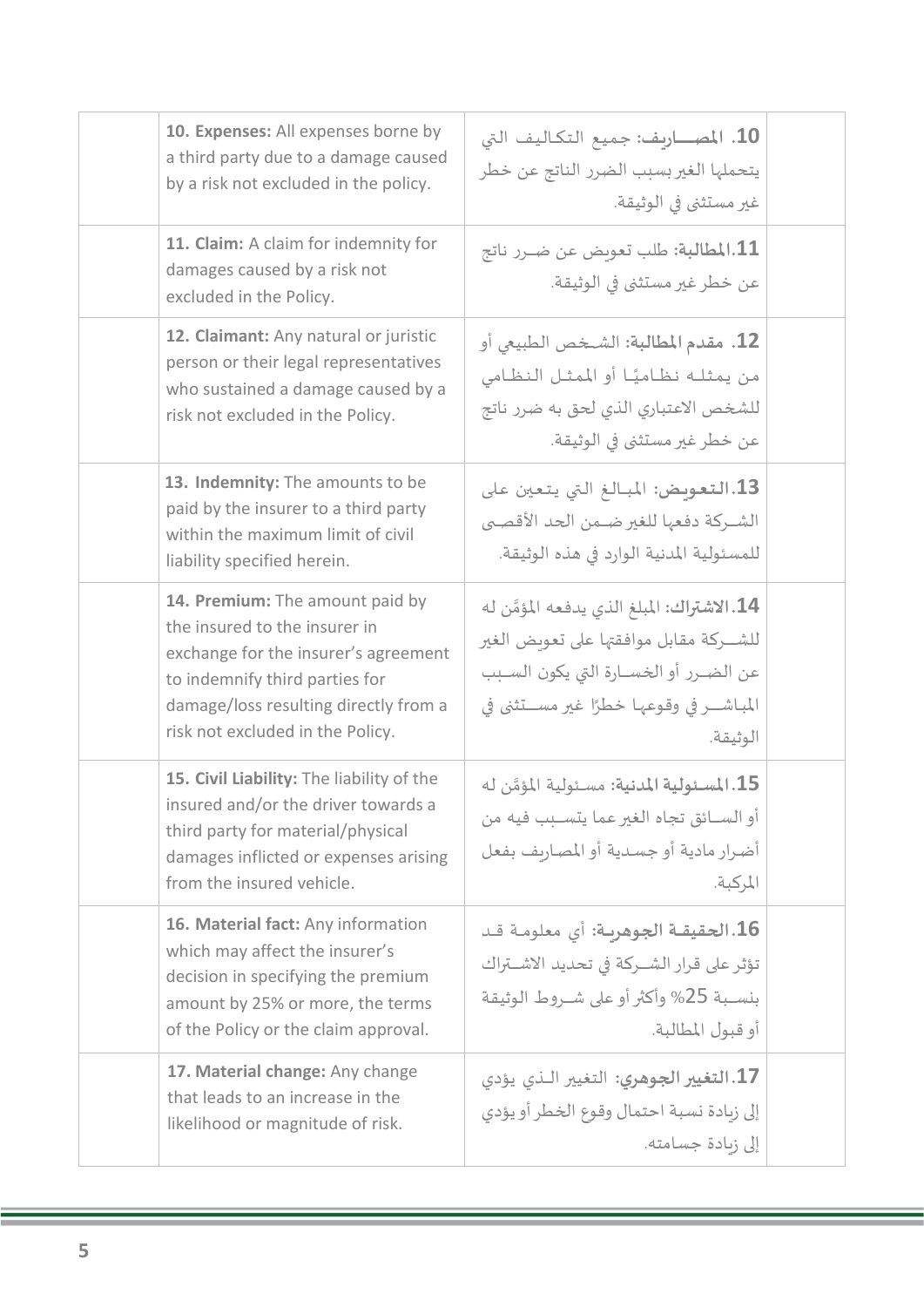|                  | 18. Right of recovery: The insurer's<br>right to recover an indemnity paid to<br>a third party from the insured,<br>driver, or person who caused the<br>accident for damages excluded in the<br>Policy or cases where the insurer has<br>the right of recovery.                                                                                                                                                                                                                                                                                                                                                                                                            | 18.حق الرجوع: هـو حـق الشــــركــة في<br>استيفاء ما دفعته من تعويض للغير من<br>المؤمن له أو السائق أو المتسبب في الحادث<br>عن الضرر الناتج من إحدى حالات الرجوع<br>أو الاستثناءات.                                                                                                                                                                                                                                                                                   |                   |
|------------------|----------------------------------------------------------------------------------------------------------------------------------------------------------------------------------------------------------------------------------------------------------------------------------------------------------------------------------------------------------------------------------------------------------------------------------------------------------------------------------------------------------------------------------------------------------------------------------------------------------------------------------------------------------------------------|----------------------------------------------------------------------------------------------------------------------------------------------------------------------------------------------------------------------------------------------------------------------------------------------------------------------------------------------------------------------------------------------------------------------------------------------------------------------|-------------------|
|                  | 19. Policy schedule: The schedule<br>annexed to the Policy containing<br>some information about the insured<br>and the vehicle, which is considered<br>an integral part of the Policy.                                                                                                                                                                                                                                                                                                                                                                                                                                                                                     | 19.جدول الـوثـيـقـة: الـجـدول المرفـق<br>بالوثيقة والمتضمن لبعض بيانات المؤمن له<br>والمركبة وبعتبر جزءًا لا يتجزأ منها.                                                                                                                                                                                                                                                                                                                                             |                   |
|                  | 20. Appendix: An agreement<br>between an insurer and the insured,<br>subsequent to the issuance of the<br>Policy, whereby items of coverage<br>are added to, amended or removed<br>from the basic coverage, and which<br>should be attached to the Policy and<br>deemed an integral part thereof.                                                                                                                                                                                                                                                                                                                                                                          | .20. الملحق: اتفـاق بين المؤمن والمؤمن لـه<br>لاحق على إصدار الوثيقة، بإضافة أو تعديل<br>أو إلغاء تغطيات إلى التغطيات الأســاســية،<br>وبجب أن يكون مرفقًا بالوثيقة وبعتبر جزءًا<br>لا يتجزأ منها.                                                                                                                                                                                                                                                                   |                   |
| <b>Article 3</b> | <b>Insurance coverage</b><br>Whereas the insured has submitted<br>to the insurer an insurance proposal<br>form, which is considered the basis<br>for this Policy, and has paid (or has<br>undertaken to pay) the required<br>and the<br>premium<br>insurer has<br>accepted this proposal, the insurer<br>shall, in the event of an accident<br>occurring within the borders of Saudi<br>Arabia and causing damages not<br>excluded under the Policy and within<br>the terms and conditions set forth in<br>the Policy, indemnify the third party<br>for all the amounts that the insured,<br>driver or the person responsible for<br>the accident is committed to pay for: | التغطية التأمينية<br>حيث إن المؤمَّن له قد تقدم إلى الشـــركة<br>بطلب تأمين يُعد أساسًا لهذه الوثيقة ودفع<br>(أو تعهد بدفع) الاشـــتراك المطلوب منـه،<br>وقبلت الشــركة هذا الطلب، فإنها تلتزم إذا<br>وقع حادث داخل أراضي المملكة العربية<br>السعودية وألحق ضررًا ناتجًا عن خطر غير<br>مســتثنى في الـوثيقة وضـــمن حدود الأحكام<br>والشـــروط الواردة بهــا بتعويض الغير عن<br>المبالغ جميعها التي يُلزم المؤمَّن له أو<br>السائق أو المتسبب في الحادث بدفعها لقاء: | المادة<br>الثالثة |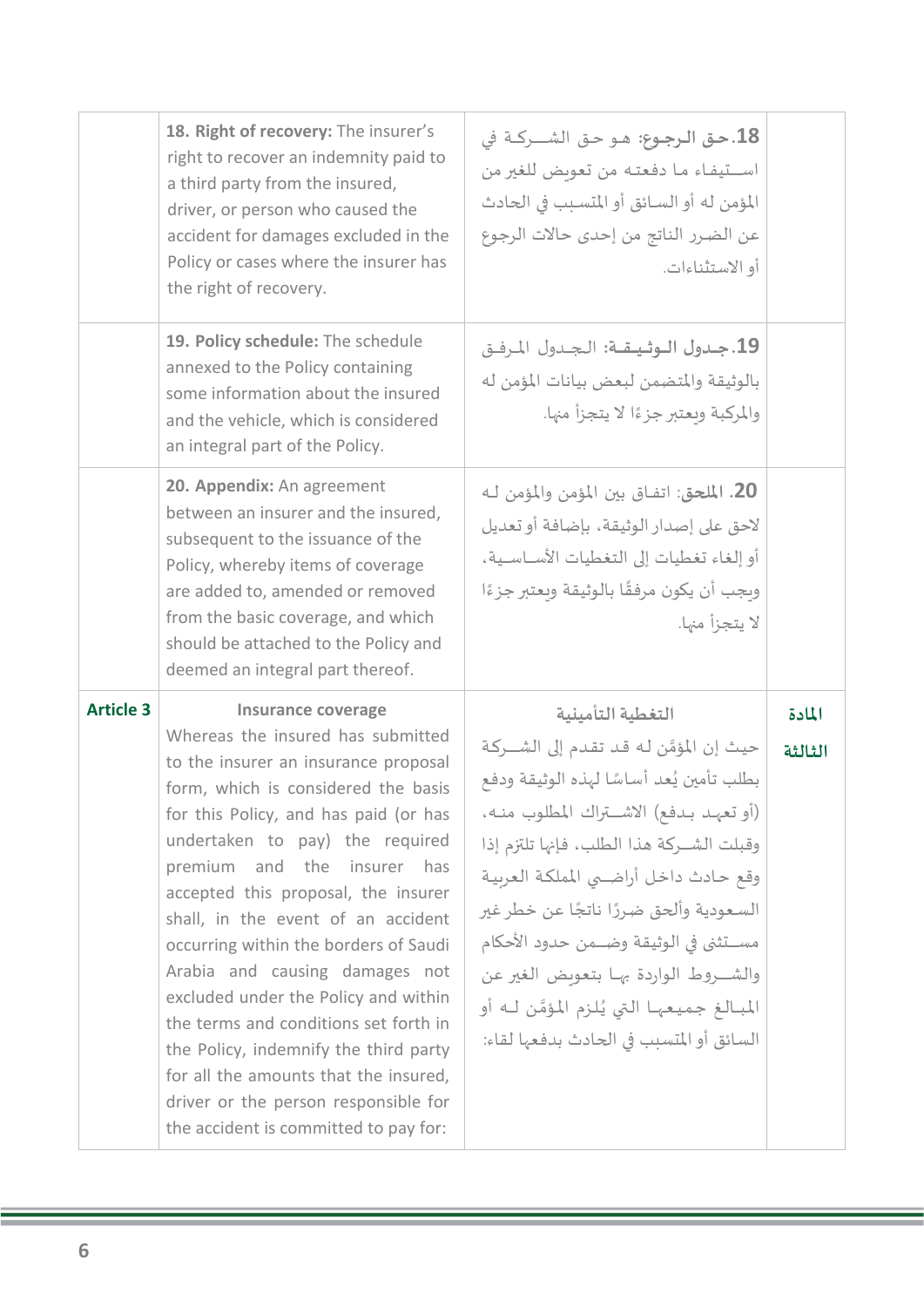|                  | a- Physical damages caused to a<br>third party inside or outside the<br>vehicle.                                                                                                                                                                                                                                                                                                                                                                                                                                                                                                                                                      | أ-     الأضـــرار الجســــديـة  التي تلحق بـالـغير<br>داخل المركبة أو خارجها.                                                                                                                                                                                                                                                                                                                                                                                                                                   |                   |
|------------------|---------------------------------------------------------------------------------------------------------------------------------------------------------------------------------------------------------------------------------------------------------------------------------------------------------------------------------------------------------------------------------------------------------------------------------------------------------------------------------------------------------------------------------------------------------------------------------------------------------------------------------------|-----------------------------------------------------------------------------------------------------------------------------------------------------------------------------------------------------------------------------------------------------------------------------------------------------------------------------------------------------------------------------------------------------------------------------------------------------------------------------------------------------------------|-------------------|
|                  | Material damages inflicted on a<br>$b-$<br>third party outside the vehicle.                                                                                                                                                                                                                                                                                                                                                                                                                                                                                                                                                           | ب- الأضرار المادية التي تلحق بالغير خارج<br>المركبة.                                                                                                                                                                                                                                                                                                                                                                                                                                                            |                   |
|                  | Expenses.<br>$C-$                                                                                                                                                                                                                                                                                                                                                                                                                                                                                                                                                                                                                     | ج- المصاريف.                                                                                                                                                                                                                                                                                                                                                                                                                                                                                                    |                   |
| <b>Article 4</b> | <b>Coverage limits</b><br>In the event of an accident occurring<br>and resulting in the payment of<br>indemnity in accordance with the<br>provisions of this Policy, the<br>maximum limit of the insurer's<br>liability for one event and during the<br>lifetime of the Policy for physical<br>damage, expenses and material<br>damages shall not exceed together a<br>total sum of SAR 10,000,000 (ten<br>million Saudi riyals) as a maximum<br>liability limit for coverage.                                                                                                                                                        | حدود التغطية<br>في حـال وقـوع حـادث يترتـب عليـه دفع<br>تعويض وفقًا لأحكام هذه الوثيقة فإن الحد<br>الأقصـــى لمســـؤوليـة الشــــركـة في الـواقـعـة<br>الواحدة وخلال فترة سربان الوثيقة<br>بالنســبة للأضــرار الجســدية والمصــاربف<br>والأضـــرار المــاديــة معًــا لن تتجــاوز مبلغًــا<br>إجماليًا قدره 10.000.000 ريال (عشــرة<br>ملايين ريال سعودي)، كحدٍ أقصى لمسئولية<br>الشركة.                                                                                                                       | المادة<br>الرابعة |
| <b>Article 5</b> | Cases in which the company is not<br>allowed to deny liabilities towards<br>third parties<br>Subject to Article 9 hereof, an insurer<br>may not deny liability for indemnity<br>towards a third party because the<br>insured, the driver or the person<br>responsible for the accident has<br>committed any violation, whether<br>before or after the accident, or has<br>not complied with the provisions<br>hereof, without prejudice to the<br>insurer's right of recovery against the<br>insured, the driver or the person<br>responsible for the accident after<br>indemnifying the third party if the<br>recovery is justified. | ما لا يجوز للشركة التمسك به تجاه الغير<br>مع مراعاة المادة التاســعة من هذه الوثيقة<br>لا يجوز للشـــركـة أن تتمســـك تجـاه الغير<br>بعدم مسئوليتها عن التعويض بموجب هذه<br>الوثيقة بسبب ارتكاب المؤمَّن له أو السـائق<br>أو المتســبب في الحادث أي مخالفة ســواء<br>أكانت المخالفة قبل الحادث أم بعده أم<br>بسبب عدم التزامه بما ورد في هذه الوثيقة،<br>مع عدم الإخلال بحق الشركة بالرجوع على<br>المؤمَّن له أو السائق أو المتسبب في الحادث<br>بعد الدفع للغير بكافة الطرق النظامية إن<br>كان للرجوع ما يبرره. | المادة<br>الخامسة |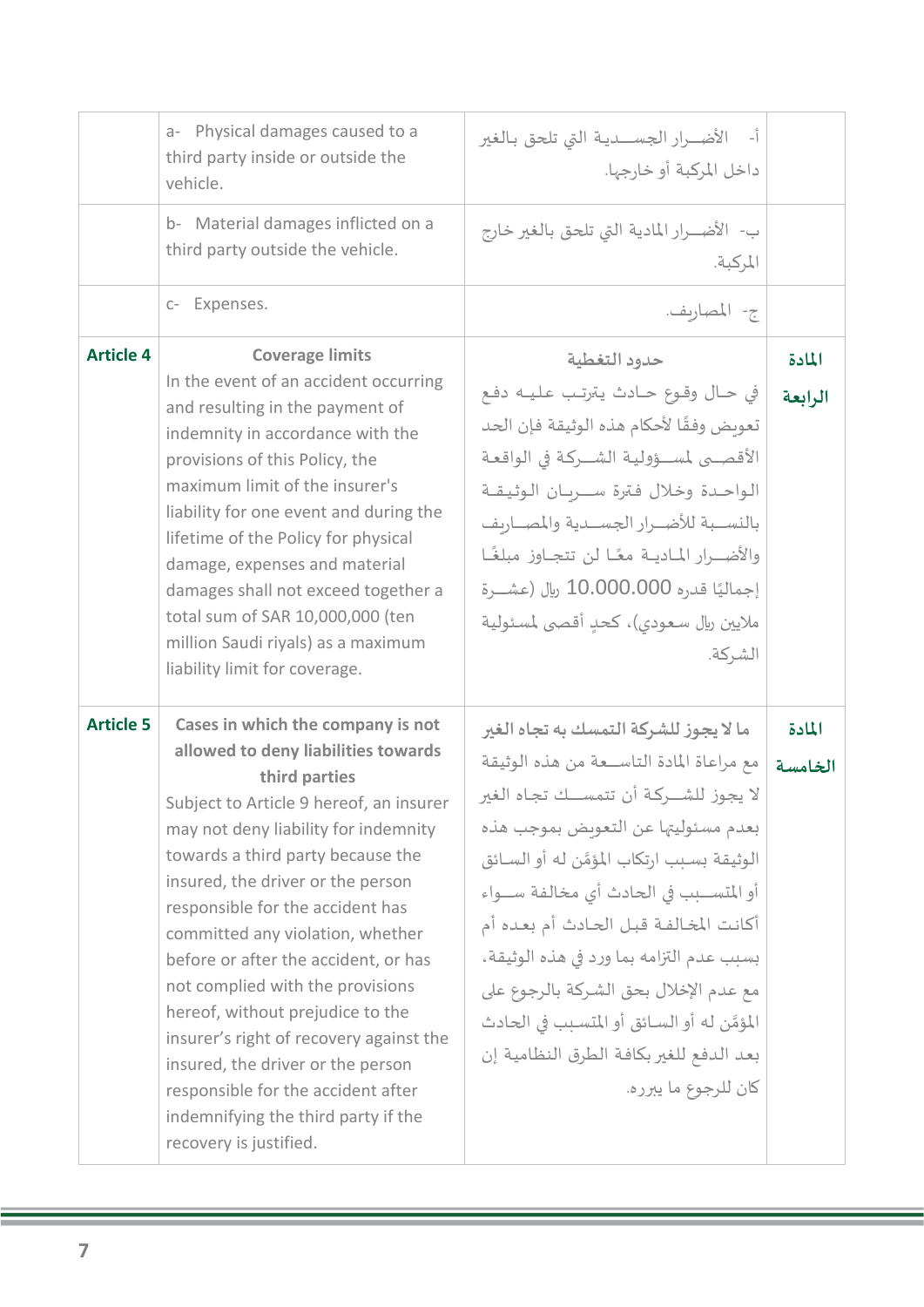| <b>Article 6</b> | <b>Claim Settlement Procedures</b><br>1- Upon receiving a claim, the<br>insurer shall provide the claimant<br>with an acknowledgement of receipt<br>and inform the claimant of any<br>missing documents within (3)<br>working days for individuals and (9)<br>working days for companies from<br>receiving the claim. The insurer may<br>appoint an assessor or a loss<br>adjuster, if necessary, within a<br>period not exceeding (3) working<br>days for individuals and (9) working<br>days for companies from the date<br>the claim is received. | إجراءات تسوبة المطالبات<br>  1-  تلتزم الشـركة عند تلقى أي مطالبة بأن<br>تزوّد مقدمها بما يُفيد استلامها للمطالبة،<br>وإعلامه بأى نواقص خلال ثلاثة أيام عمل<br>(للأفراد) وتســـعة أيام عمل (للشــركات) من<br>تلقيها المطالبة، وللشركة تعيين خبير معاينة<br>أو مقدر خسائر إذا كان ذلك ضروربًا خلال<br>مدة زمنيــة لا تتجــاوز ثلاثــة أيــام عمـل<br>(للأفراد) وتســـعة أيام عمل (للشــركات) من<br>تاريخ استلام المطالبة. | المادة<br>السادسة |
|------------------|------------------------------------------------------------------------------------------------------------------------------------------------------------------------------------------------------------------------------------------------------------------------------------------------------------------------------------------------------------------------------------------------------------------------------------------------------------------------------------------------------------------------------------------------------|--------------------------------------------------------------------------------------------------------------------------------------------------------------------------------------------------------------------------------------------------------------------------------------------------------------------------------------------------------------------------------------------------------------------------|-------------------|
|                  | 2- Insurers shall settle claims with<br>integrity and fairness without any<br>bargaining, within a maximum<br>period of (15) Hijri Calendar days for<br>individuals and (45) Hijri Calendar<br>days for companies from the date<br>the claim is received, with all<br>required documents. If the claim was<br>based on an enforceable court<br>judgement and was filed by the<br>claimant, or the insurer has been<br>informed thereof by the insured, the<br>insurer shall comply with the<br>aforementioned provision.                             | 2- تلتزم الشــركة بتســوبة المطالبات بكل<br>نزاهة وعدالة دون أي مســاومة خلال مدة<br>أقصاها خمسة عشريومًا هجربًا (للأفراد)<br>وخمسة وأربعين يومًا هجربًا (للشركات) من<br>تاربخ استلام المطالبة مكتملة المستندات<br>من مقدم المطالبة، وفي حال ما إذا كانت<br>المطالبة مستندة على حكم قضائي قابل<br>للتنفيذ وقُدمت من مقدم المطالبة أو قام<br>المؤمن له بإبلاغ الشركة، فإن الشركة تلتزم<br>بما ورد أعلاه.                  |                   |
|                  | 3- The insurer shall notify the<br>claimant of its acceptance or denial<br>of the claim. In case of acceptance,<br>whether fully or partially, the insurer<br>must clarify the amount of indemnity<br>and how it was reached.                                                                                                                                                                                                                                                                                                                        | 3-   تلتزم الشـــركـة بـإبلاغ مقـدم المطـالبـة<br>بقبول أو رفض المطالبة، وفي حال قبول<br>المطالبة كليًا أو جزئيًا تلتزم الشركة بتوضيح<br>مبلغ التعويض وكيفية التوصل إليه.                                                                                                                                                                                                                                                |                   |
|                  | The insurer shall settle and pay<br>4-<br>insurance claims by transferring the<br>indemnity amounts to beneficiaries'<br>bank accounts directly through their                                                                                                                                                                                                                                                                                                                                                                                        | 4-  تلتزم الشــركــة بتســـوبــة وتســــديــد<br>المطالبات التأمينية من خلال إيداع مبلغ<br>التعويض في الحســـاب البنكي للمســـتفيد                                                                                                                                                                                                                                                                                       |                   |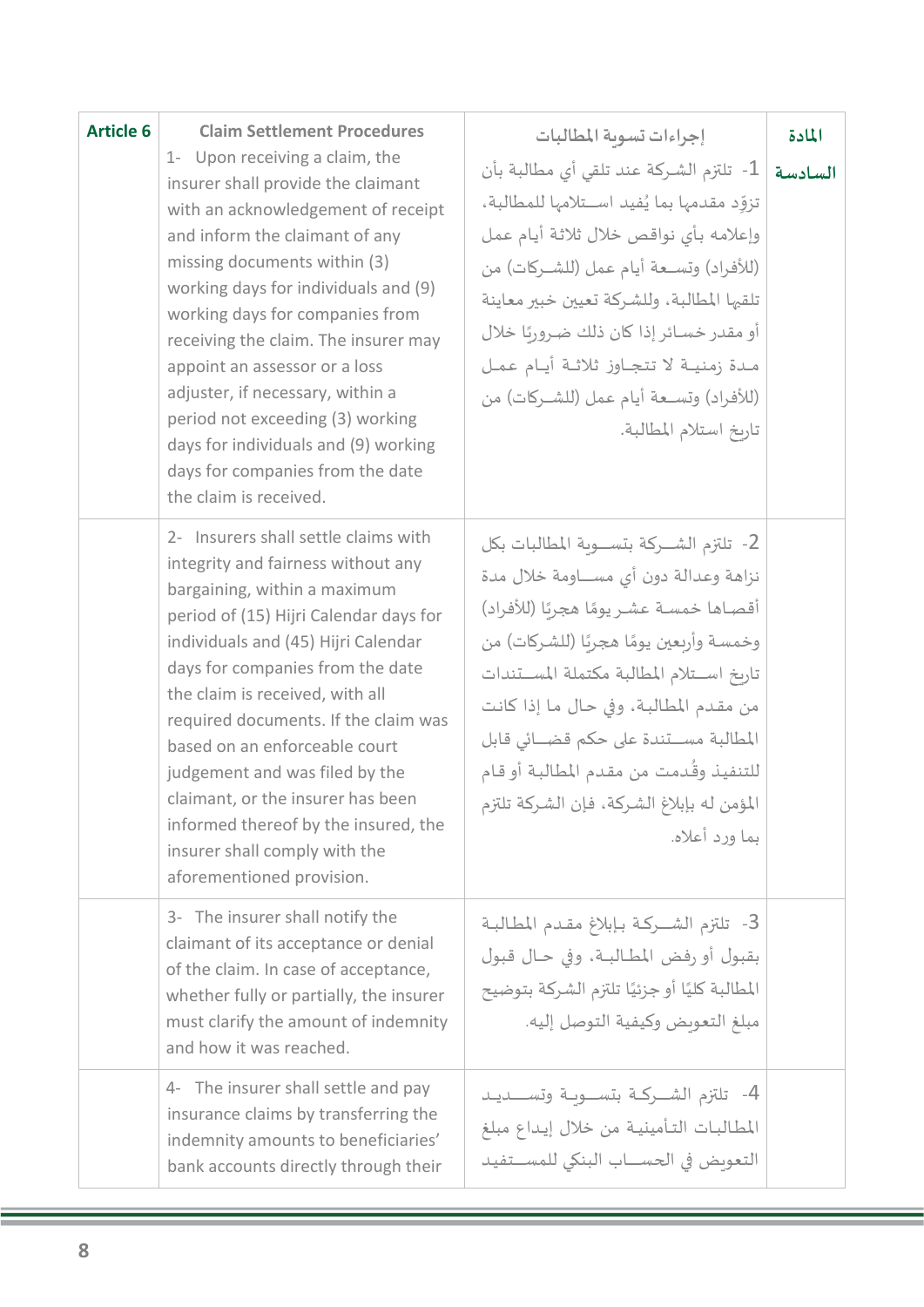| respective international bank<br>account numbers (IBAN).                                                                                                                                                                                                                                                                                                                                                                                                                                                                                  | مباشــرة عن طريق رقم الحســاب المصـرفي<br>الدولي (IBAN).                                                                                                                                                                                                                                                                                                                                                                      |  |
|-------------------------------------------------------------------------------------------------------------------------------------------------------------------------------------------------------------------------------------------------------------------------------------------------------------------------------------------------------------------------------------------------------------------------------------------------------------------------------------------------------------------------------------------|-------------------------------------------------------------------------------------------------------------------------------------------------------------------------------------------------------------------------------------------------------------------------------------------------------------------------------------------------------------------------------------------------------------------------------|--|
| 5- With observance of the periods<br>set forth in Paragraphs 1 and 2 of<br>this Article, the insurer shall settle<br>the claim when submitted after<br>repairs to the vehicle are made,<br>provided that the claimant furnishes<br>the insurer with actual invoices of<br>auto repairs and the accident scene<br>is attended by the authorized entity.<br>The insurer shall also be provided<br>with a vehicle damage report from<br>an authorized entity, prepared after<br>the accident and before auto repairs<br>take place.          | 5- مع مُراعــاة المـدد المحـددة في الفقرتين<br>رقم (1، 2) من هذه المادة تلتزم الشـــركـة<br>بتســـوبة المطالبة في حال تقديم المطالبة<br>بعد إصلاح المركبة على أن يقوم مقدم<br>المطالبة بتزويد الشبركة بالفواتير الفعلية<br>للإصـــلاح وبشـــترط مبـاشــــرة الحــادث من<br>الجهة المخولة بمباشــرته وتزوىد الشــركة<br>بتقربر تقييم أضــرار حـادث المركبــة بعـد<br>الحادث وقبل الإصلاح الصـادر عن الجهة<br>المرخصة.          |  |
| 6- If the insurer fails to settle the<br>claim within the prescribed period<br>for no legal reason, the claimant<br>shall be entitled to submit a<br>complaint at SAMACares website<br>(www.Samacares.sa) or file a<br>petition of dispute at the<br>Committees for Resolution of<br>Insurance Disputes and Violations to<br>compel the insurer to settle the<br>claim and indemnify the claimant for<br>any expenses incurred as a result of<br>the loss of use of their vehicle due to<br>the insurer's delay in settling the<br>claim. | <b>6</b> -   في حال عدم التزام الشــــركة بتســــوبة<br>المطالبات خلال الفترة النظامية دون وجود<br>سبب نظامى يحق لمقدم المطالبة تقديم<br>شــكوى عن طريق موقع ســـامـا تهتم<br>( <u>www.Samacares.sa)</u> أو التقدم بطلب<br>إلى لجان الفصــل في المنازعات والمخالفات<br>التأمينية لإلزام الشـركة بتســوبة المطالبة<br>وتعويضـــه عن أي تكاليف تحملها نتيجة<br>عدم اســتخدامه للمركبـة بســبب تأخر<br>الشركة في تسوية المطالبة. |  |
| In case of denial of the claim,<br>7-<br>whether fully or partially, the insurer<br>shall:                                                                                                                                                                                                                                                                                                                                                                                                                                                | 7- أما عند رفض المطالبة جزئياً أو كلياً<br>فإن الشركة تلتزم بالآتي:                                                                                                                                                                                                                                                                                                                                                           |  |
| Provide the claimant with the<br>$a -$<br>reasons for full/partial denial.                                                                                                                                                                                                                                                                                                                                                                                                                                                                | تزويد مقدم المطالبة بأسباب الرفض<br>الكلى أو الجزئي.                                                                                                                                                                                                                                                                                                                                                                          |  |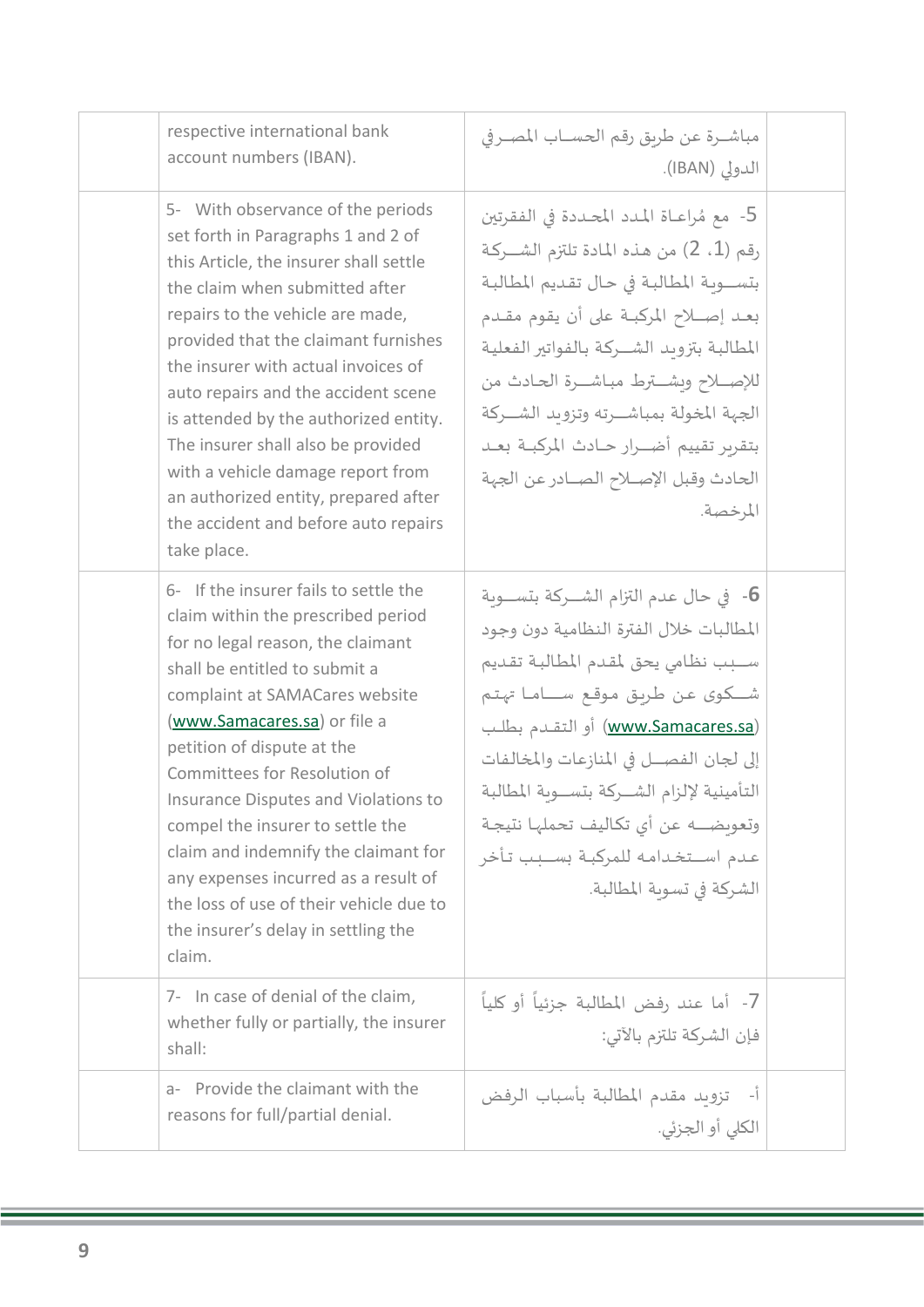|                  | b- Inform the claimant of their right<br>to submit a complaint at SAMACares<br>website (www.Samacares.sa) or<br>refer their case to the Committees<br>for Resolution of Insurance Disputes<br>and Violations stated in article 20 of<br>the Cooperative Insurance<br>Companies Control Law, to be<br>considered by these committees.                                                                                                                                                                                                                                                                       | ب- إبلاغ مقدم المطالبة بإمكانية تقديم<br>شكوى عن طريق موقع ساما تهتم<br>(www.Samacares.sa) أوتقديم دعواه إلى<br>لجان الفصل في المنازعات والمخالفات<br>التأمينية المنصوص عليها في المادة العشربن<br>من نظام مراقبة شركات التأمين التعاوني<br>للنّظر فيها من قِبل تلك اللجان.                                                                                             |                   |
|------------------|------------------------------------------------------------------------------------------------------------------------------------------------------------------------------------------------------------------------------------------------------------------------------------------------------------------------------------------------------------------------------------------------------------------------------------------------------------------------------------------------------------------------------------------------------------------------------------------------------------|-------------------------------------------------------------------------------------------------------------------------------------------------------------------------------------------------------------------------------------------------------------------------------------------------------------------------------------------------------------------------|-------------------|
|                  | c- Provide the claimant, upon their<br>request, with copies of documents in<br>support of the insurer's decision.                                                                                                                                                                                                                                                                                                                                                                                                                                                                                          | ج- تزويد مقدم المطالبة بنسخة من<br>الوثائق والمستندات المؤبدة لقرار الشركة في<br>حال طَّلب مقدم المطالبة ذلك من الشركة.                                                                                                                                                                                                                                                 |                   |
| <b>Article 7</b> | <b>General Conditions</b><br>1- Changes:<br>The insured shall notify the insurer,<br>within 20 working days, of any<br>material changes to the<br>representations declared in the<br>insurance proposal form. The insurer<br>shall notify the insured in case it<br>intends to increase the premium<br>rate, or return part of the premium if<br>the premium is reduced. If no<br>notification is sent to the insured by<br>the insurer, then this shall indicate<br>the insurer's approval to continue<br>providing the coverage at the<br>premium rate agreed upon at the<br>time of signing the policy. | الشروط العامة<br>ا 1- التغيير: $\,$<br>على المؤمَّن له إشعار الشركة خلال عشربن<br>يوم عمـل عن أي تغيير جوهري في شـيءٍ<br>الشـــركة إخطار المؤمَّن له في حال رغبتها في<br>زبادة مبلغ إضــافي على الاشــتراك، أو إعادة<br>جزء منه في حال خفض الاشـــتراك، وعدم<br>إخطار الشــركة للمؤمن له يعنى موافقتها<br>على استمرار التغطية بذات الاشتراك<br>المتفق عليه عند التعاقد. | المادة<br>السابعة |
|                  | 2- Insurers' right to conduct legal<br>proceedings and settlement:<br>The Insurer shall have the right to:                                                                                                                                                                                                                                                                                                                                                                                                                                                                                                 | 2-  حـق الشــــركــة في تــولي الإجــراءات<br>القضائية والتسوية:<br>للشركة الحق في أن:                                                                                                                                                                                                                                                                                  |                   |
|                  | Represent the insured or driver<br>a-<br>in any investigation or interrogation<br>related to a claim which is the<br>subject of indemnity under this<br>Policy.                                                                                                                                                                                                                                                                                                                                                                                                                                            | اً-    تمثّل المؤمَّن له أو السائق في أي تحقيق<br>أو استجواب يتعلق بمطالبة تكون محل<br>تعويض بموجب هذه الوثيقة.                                                                                                                                                                                                                                                         |                   |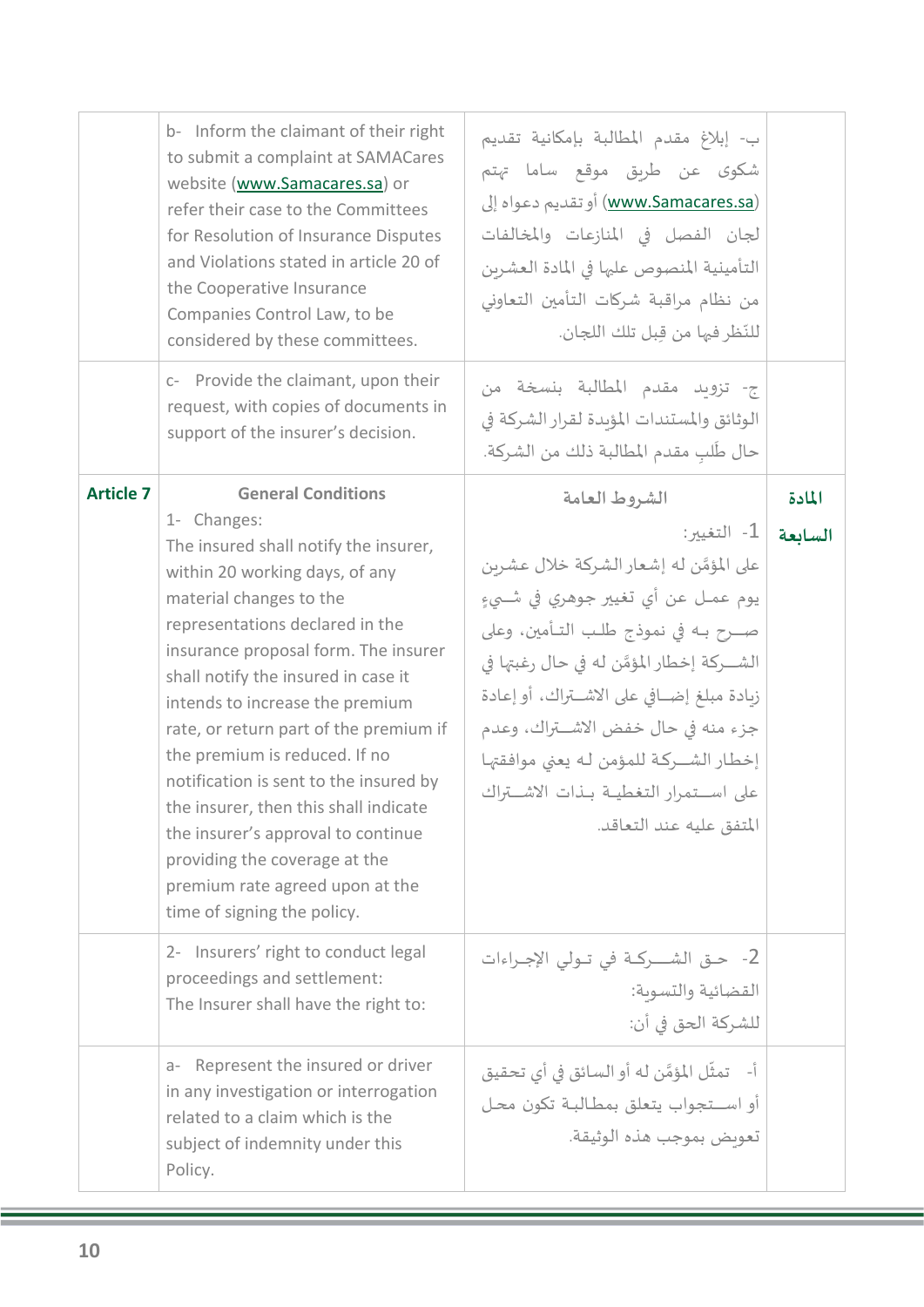| b- Handle defense proceedings for<br>the insured or driver before any<br>judicial body against any allegation<br>or accusation related to an accident,<br>which is the subject of indemnity<br>under this Policy.                                                                                                                                                                              | ب- تتولى إجراءات الدفاع عن المؤمَّن له أو<br>الســائق أمام أي جهة قضــائية بشــأن أي<br>ادعـاء أو اتهـام لـه علاقـة بحـدث قـد يكون<br>محل تعويض بموجب هذه الوثيقة.                                                                                                                           |
|------------------------------------------------------------------------------------------------------------------------------------------------------------------------------------------------------------------------------------------------------------------------------------------------------------------------------------------------------------------------------------------------|----------------------------------------------------------------------------------------------------------------------------------------------------------------------------------------------------------------------------------------------------------------------------------------------|
| c- The insured shall notify the<br>insurer as soon as they become<br>aware of any claim, inquest or<br>investigation relating to the said<br>incident, unless the delay is justified<br>by an acceptable excuse.                                                                                                                                                                               | ج- يجب على المؤمَّن له إخطار الشركة<br>بأسرع وقت بمجرد علمه بقيام دعوى أو<br>تحقيق أو تحربات خاصة بالحادث المذكور،<br>ما لم يكن التأخير لعذر مقبول.                                                                                                                                          |
| 3- The insurer's right to include<br>the insured's name in the system<br>of the company authorized to<br>collect consumer credit<br>information:<br>The insurer has the right to<br>include the name of the insured in<br>the system of the company<br>authorized to collect consumer<br>credit information if the insured<br>defaults on payment of insurance<br>premiums due to the insurer. | 3-   حق الشركة في إدراج اسم المؤمَّن له في<br>نظام الشـركة المرخص لها بجمع المعلومات<br>الائتمانية عن المستهلكين:<br>يحق للشـــركـة في حـال تعثر المؤمَّن لـه عن<br>سداد اشتراك الوثيقة إدراج اسم المؤمَّن له<br>في نظام الشــركــة المرخص لهــا بجمع<br>المعلومات الائتمانية عن المستهلكين. |
| 4- In the case of occurrence of a risk<br>not excluded in the Policy, the<br>insured or driver shall:                                                                                                                                                                                                                                                                                          | 4-   التزامات المؤمَّن له أو السائق عند وقوع<br>خطر غير مستثنى في الوثيقة:                                                                                                                                                                                                                   |
| Inform the concerned entities as<br>a-<br>soon as an accident occurs and not<br>leave the accident scene until<br>procedures are completed, except in<br>cases where it is necessary to leave,<br>e.g. in the case of physical injuries.                                                                                                                                                       | أ- إبلاغ الجهات المختصة فور وقوع<br>حادث، وعدم مغادرة موقع الحادث إلى حين<br>إنهاء الإجراءات، وبستثنى من ذلك الحالات<br>التي تستلزم مغادرة موقع الحادث مثل<br>وجود إصابات جسدية.                                                                                                             |
| b- Not to claim responsibility with<br>the intention of harming the insurer,<br>pay or undertake to pay any amount                                                                                                                                                                                                                                                                             | ب-  عدم الإقرار بالمسئولية بقصد الإضرار<br>بالشـركة، أو الدفع أو التعهد بدفع أي مبلغ                                                                                                                                                                                                         |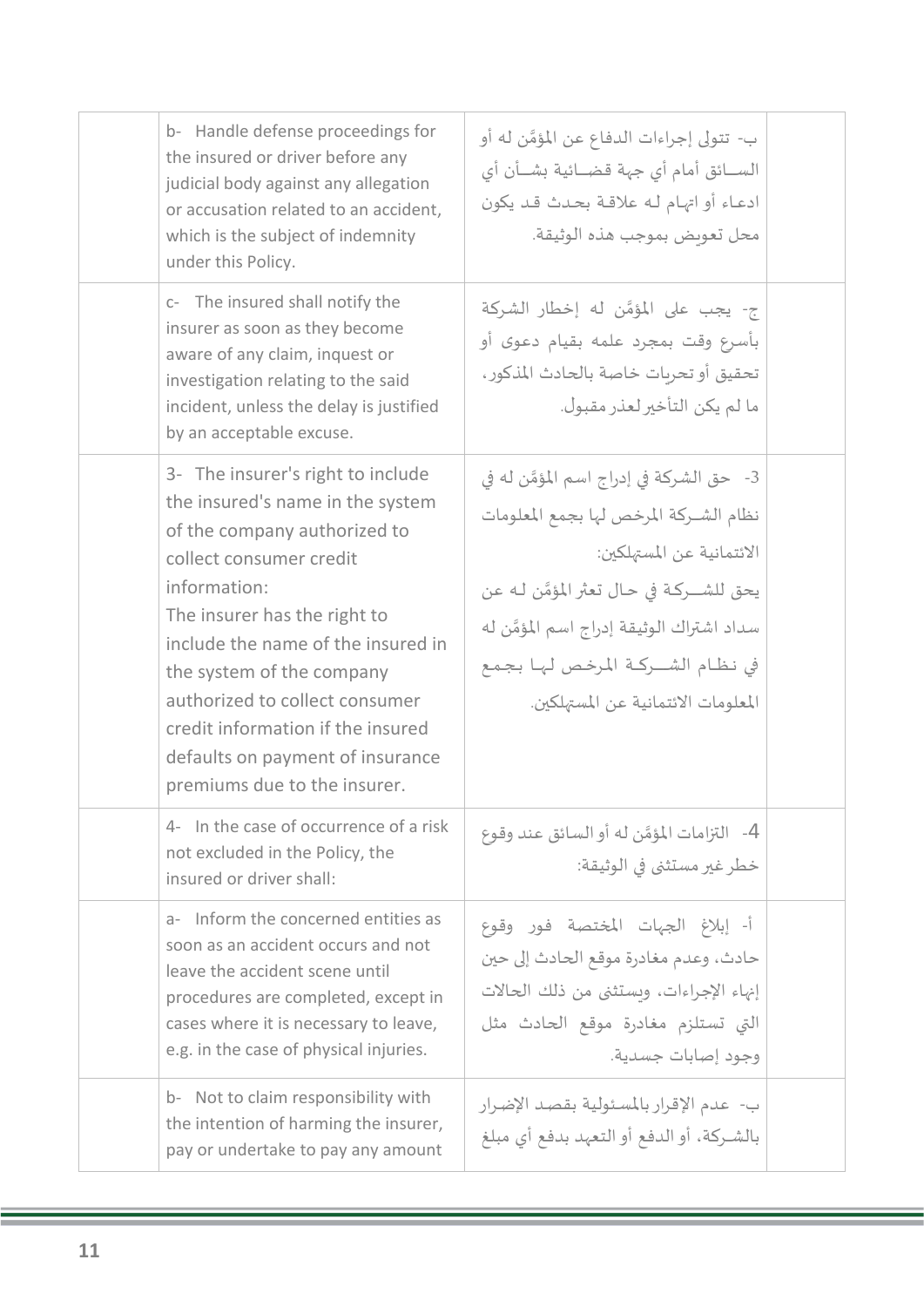| to any party involved in the accident<br>except after obtaining a prior written<br>approval from the insurer.                                                                                                                                                                                                                                                                                                                                                                                                                                                                                                                                                    | لأي طرف في الحادث إلا بعد الحصول على<br>الموافقة الكتابية المسبقة من الشركة.                                                                                                                                                                                                                                                                                                                                                                                                                   |  |
|------------------------------------------------------------------------------------------------------------------------------------------------------------------------------------------------------------------------------------------------------------------------------------------------------------------------------------------------------------------------------------------------------------------------------------------------------------------------------------------------------------------------------------------------------------------------------------------------------------------------------------------------------------------|------------------------------------------------------------------------------------------------------------------------------------------------------------------------------------------------------------------------------------------------------------------------------------------------------------------------------------------------------------------------------------------------------------------------------------------------------------------------------------------------|--|
| c- Cooperate with the insurer and<br>issue powers of attorney enabling<br>the insurer to carry out the<br>proceedings, defending and<br>settlement procedures on behalf of<br>the insured or the driver.                                                                                                                                                                                                                                                                                                                                                                                                                                                         | ج- التعاون مع الشركة، وتحرير الوكالات<br>الشرعية التي تمكنها من اتخاذ إجراءات<br>المرافعة والمدافعة والتسوية نيابة عن<br>المؤمَّن له، أو السائق.                                                                                                                                                                                                                                                                                                                                               |  |
| d- Perform, at the insurer's<br>expense, all required actions to<br>guarantee the insurer's right to<br>recover, from any other party, any<br>amounts due as a result of indemnity<br>paid by the insurer under this Policy.                                                                                                                                                                                                                                                                                                                                                                                                                                     | د- أن يقوم على نفقــة الشـــركــة بجميع<br>الأعمال اللازمة لضــمان حق الشـــركـة في<br>تحصــيل أي مبالغ تســتحقها من أي طرف<br>آخر نتيجة تعويض تقوم بدفعه بمقتضــى<br>هذه الوثيقة.                                                                                                                                                                                                                                                                                                             |  |
| 5- Fraud:<br>The rights arising from this Policy<br>shall be forfeited if the claim involves<br>fraud; if the insured, driver, an agent<br>thereof, or a third party uses<br>fraudulent approaches or methods to<br>gain benefit from this Policy; or if<br>liability or damage results from a<br>deliberate act by, or collusion with,<br>the insured, driver, or others. The<br>insurer shall have the right to recover<br>against any party found to be<br>responsible for such fraud, whether<br>as a conspirator or an accomplice,<br>provided that the insurer shall<br>indemnify the third party if it<br>becomes clear that they acted in<br>good faith. | 5- الاحتيال:<br>تسقط الحقوق الناشئة عن هذه الوثيقة<br>إذا انطوت المطالبة المقدمة على احتيال، أو<br>استخدم المؤمَّن له أو السائق أو من ينوب<br>عنهما أوالغير أساليب أووسائل احتيال بغية<br>الحصول على منفعة من هذه الوثيقة، أو<br>نتجت المسئولية أو الضرر من جراء فعل<br>متعمد من المؤمَّن له أو السائق أو الغير أو<br>التواطؤ مع أي منهم، وللشركة الرجوع على<br>أى طرف تتبين مسؤوليته عن هذا الاحتيال<br>سواء أكان مشاركًا أم متواطئًا، على أن تلتزم<br>الشركة بتعويض الغير إذا كان حسن النية. |  |
| 6- Cancellation:<br>Neither the insurer nor the insured<br>has the right to cancel this Policy<br>after its issuance, except in the<br>following situations:                                                                                                                                                                                                                                                                                                                                                                                                                                                                                                     | 6- الإلغاء:<br>لا يحق للشـــركـة ولا للمؤمن لـه إلغـاء هـذه<br>الـوثيقة بعد إصدارها إلا في أي من الحالات<br>الآتية:                                                                                                                                                                                                                                                                                                                                                                            |  |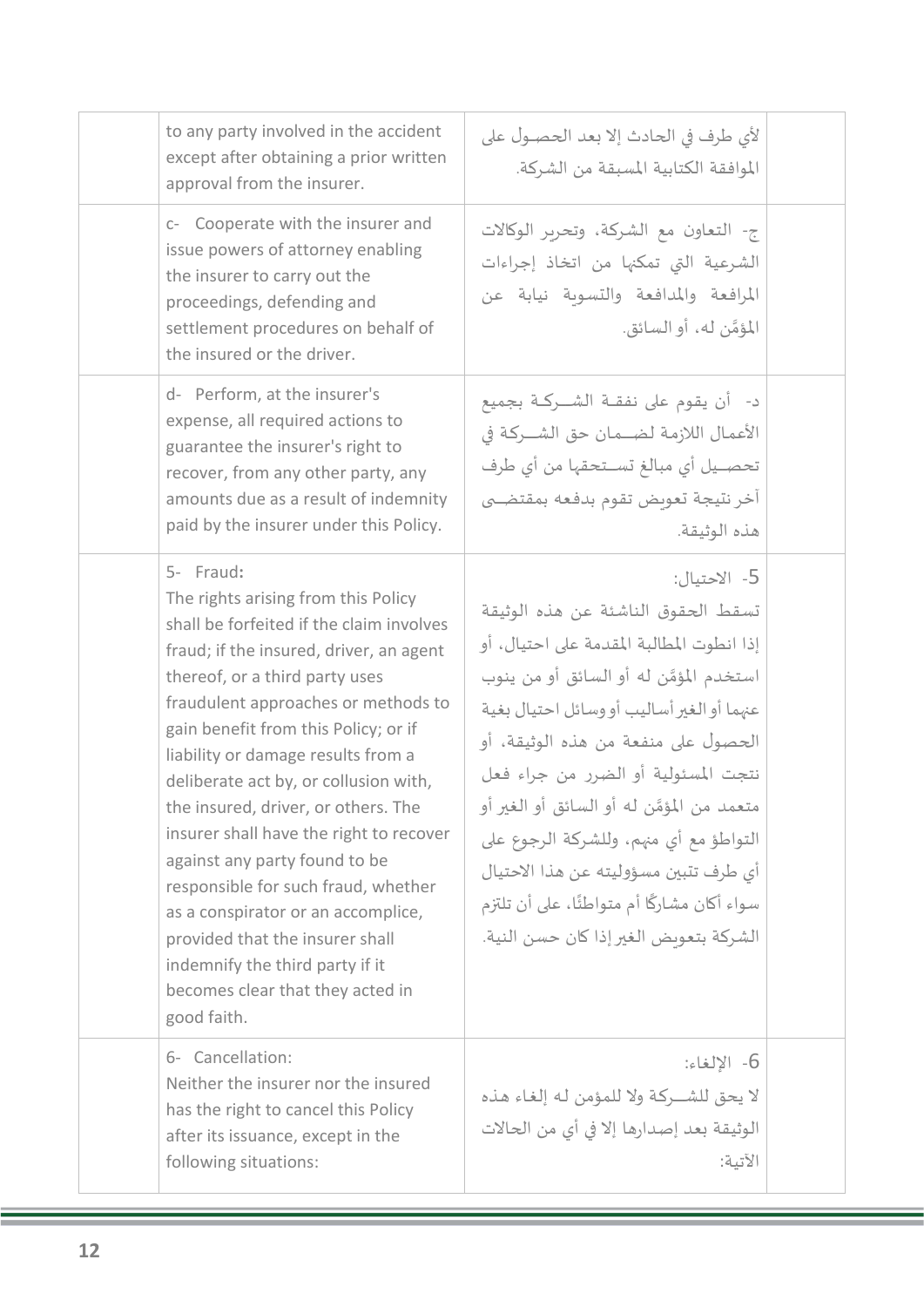| 1. The write-off of a vehicle's<br>register.                                                                                                                                                                                                                                                                                                                                                                                                                                                                                                                                                                                                                                                                                                                                                                                                                                                                                                                                                                                                                                 | 1. إسقاط سجل المركبة.                                                                                                                                                                                                                                                                                                                                                                                                                                                                                                                                                                                                                                                                                                                                                                                                                                                                                                                                                           |  |
|------------------------------------------------------------------------------------------------------------------------------------------------------------------------------------------------------------------------------------------------------------------------------------------------------------------------------------------------------------------------------------------------------------------------------------------------------------------------------------------------------------------------------------------------------------------------------------------------------------------------------------------------------------------------------------------------------------------------------------------------------------------------------------------------------------------------------------------------------------------------------------------------------------------------------------------------------------------------------------------------------------------------------------------------------------------------------|---------------------------------------------------------------------------------------------------------------------------------------------------------------------------------------------------------------------------------------------------------------------------------------------------------------------------------------------------------------------------------------------------------------------------------------------------------------------------------------------------------------------------------------------------------------------------------------------------------------------------------------------------------------------------------------------------------------------------------------------------------------------------------------------------------------------------------------------------------------------------------------------------------------------------------------------------------------------------------|--|
| 2. Transfer of ownership of a<br>vehicle to another owner.                                                                                                                                                                                                                                                                                                                                                                                                                                                                                                                                                                                                                                                                                                                                                                                                                                                                                                                                                                                                                   | 2.   انتقال ملكية المركبة إلى مالك آخر .                                                                                                                                                                                                                                                                                                                                                                                                                                                                                                                                                                                                                                                                                                                                                                                                                                                                                                                                        |  |
| 3. The existence of an alternative<br>policy that covers the remaining<br>term of the insurance policy to be<br>cancelled.                                                                                                                                                                                                                                                                                                                                                                                                                                                                                                                                                                                                                                                                                                                                                                                                                                                                                                                                                   | 3. وجود وثيقة تأمين بديلة تُغطى الفترة<br>المتبقية من الوثيقة المزمع إلغاؤها.                                                                                                                                                                                                                                                                                                                                                                                                                                                                                                                                                                                                                                                                                                                                                                                                                                                                                                   |  |
| The insurer shall refund the insured<br>the due amount payable for the<br>uncovered period by depositing the<br>remaining amount to their bank<br>account via IBAN, within three<br>working days from the date on which<br>the insurer becomes aware of the<br>occurrence of any of the cases<br>mentioned above. The due amount<br>payable to the insured for the<br>uncovered period is calculated by<br>subtracting the elapsed days from<br>the total policy term (in days) and<br>then dividing the result by the total<br>policy term. The result is then<br>multiplied by the insurance premium<br>less administrative fees (a maximum<br>of SAR 25) to determine the return<br>premium:<br>$(365 - elapse d days)$ /365 $\times$<br>insurance premium less<br>administrative fees (a maximum of<br>$SAR 25$ = return premium.<br>The insurer is exempted from its<br>obligation to pay the due amount in<br>the case that there is a claim $-$<br>related to the policy to be cancelled<br>and the exact vehicle covered by the<br>policy-with a value exceeding the | على أن تقوم الشركة بإعادة المبلغ المستحق<br>عن المدة غير المنقضية من الوثيقة إلى<br>المؤمن له من خلال إيداع المبلغ المُتبقى من<br>الاشتراك في الحساب البنكي الخاص به عن<br>طريق رقم الحساب المصرفى الدولى<br>(IBAN)، وذلك خلال ثلاثة أيام عمل من<br>تاريخ علم الشركة بحدوث أي من الحالات<br>المذكورة في مقدمة الفقرة، وبحتسب المبلغ<br>المستحق إعادته للمؤمن له عن المدة غير<br>المنقضية من فترة التغطية التأمينية من<br>خلال طرح الأيام المنقضية من أيام التغطية<br>التأمينية كاملة ثم قسمة الناتج على عدد<br>أيام التغطية التأمينية كاملة وضرب الناتج<br>بالاشتراك مخصومًا منه الرسوم الإدارية<br>(مبلغ 25 ربالًا كحد أقصى) وبكون الناتج<br>هو الاشتراك المتبقى لتكون كالآتى:<br>(365-الأيام المستهلكة) /365 × الاشتراك<br>بعد خصم الرسوم الإدارية (مبلغ 25 ربالًا<br>كحد أقصى) = الاشتراك المتبقى.<br>وبستثنى من إلزام الشركة بدفع الاشتراك<br>المتبقى في حال وجود مطالبة -متعلقة<br>بالوثيقة المُزمع إلغاؤها وعلى ذات المركبة-<br>تزبد قيمتها عن قيمة المبلغ المفترض إعادته |  |
| amount to be refunded as per the                                                                                                                                                                                                                                                                                                                                                                                                                                                                                                                                                                                                                                                                                                                                                                                                                                                                                                                                                                                                                                             | وفق طريقة الحساب أعلاه.                                                                                                                                                                                                                                                                                                                                                                                                                                                                                                                                                                                                                                                                                                                                                                                                                                                                                                                                                         |  |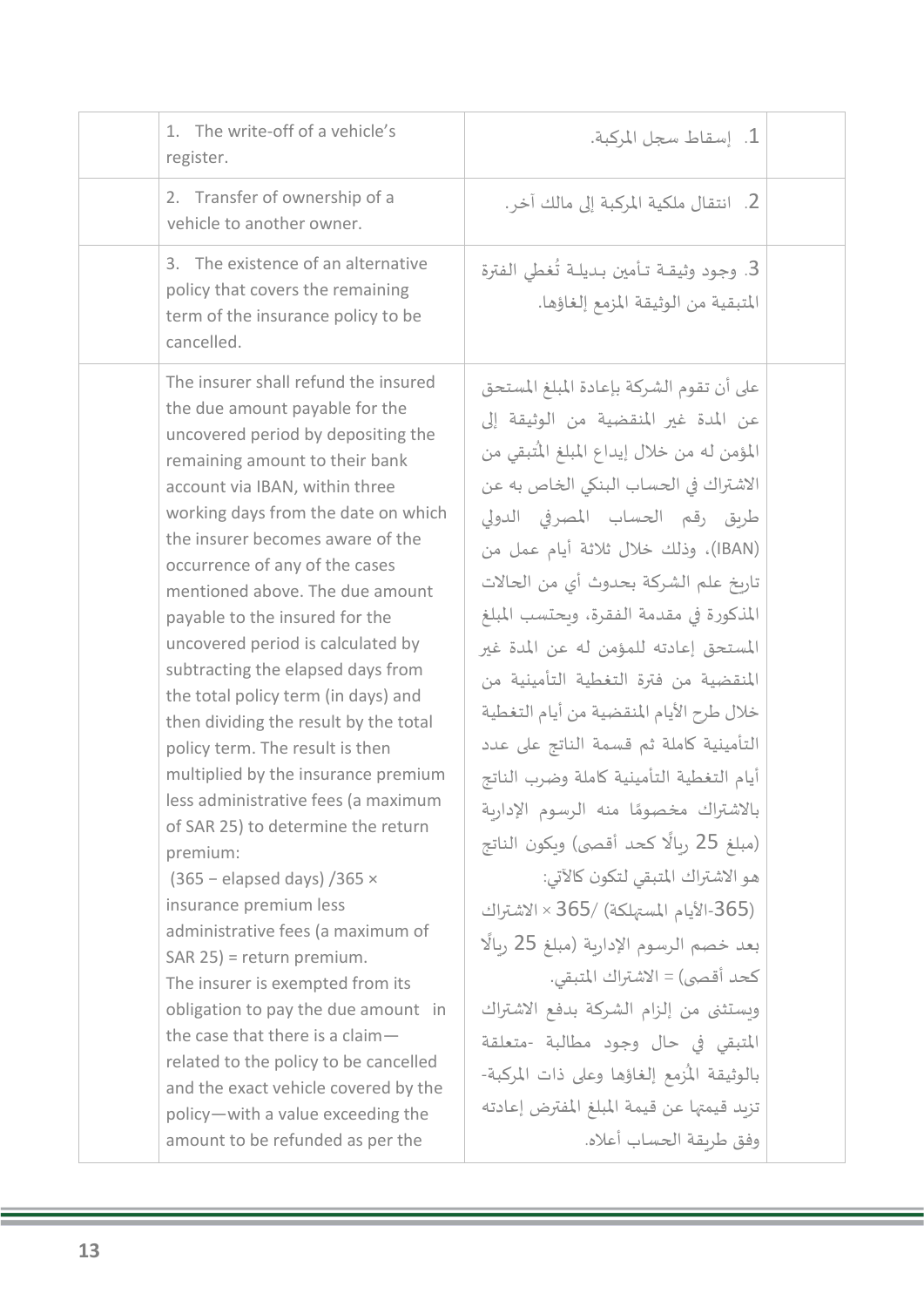| calculation formula mentioned<br>above.<br>Notwithstanding the foregoing,<br>insurers, insureds and drivers shall<br>remain bound by the provisions of<br>this Policy with respect to the<br>obligations arising prior to its<br>cancellation.                                                                                                                                                                                                                                  | وبالرغم مما تقدم تظل الشـركة والمؤمَّن له<br>والسائق ملتزمين بأحكام هذه الوثيقة بشأن<br>الالتزامات الناشئة قبل إلغائها.                                                                                                                                                                                                                                                 |  |
|---------------------------------------------------------------------------------------------------------------------------------------------------------------------------------------------------------------------------------------------------------------------------------------------------------------------------------------------------------------------------------------------------------------------------------------------------------------------------------|-------------------------------------------------------------------------------------------------------------------------------------------------------------------------------------------------------------------------------------------------------------------------------------------------------------------------------------------------------------------------|--|
| Policy issuance and renewal<br>7-<br>notification:<br>Insurers may not issue the Policy<br>unless they are electronically<br>connected to the system of the<br>company approved by SAMA to<br>collect, maintain, and exchange<br>insurance information. The insurer<br>shall notify the insured of the expiry<br>date of the policy (20) working days<br>before it expires, so that the insured<br>can renew or replace the Policy with<br>another policy from another insurer. | 7- إصدار الوثيقة والإشعار بالتجديد:<br>لا يحق للشــركة إصــدار هذه الوثيقة ما لم<br>تكن مرتبطة آليًا بنظام الشــركة الحاصـلة<br>على موافقة المؤسسة بتقديم خدمة جمع<br>وحفظ وتبادل المعلومات التأمينية، وبجب<br>على الشـــركة إشـــعار المؤمَّن له قبل موعد<br>تـاربخ انتهـاء الوثيقـة بعشــربن يوم عمـل<br>ليتمكن من تجـديـدهــا أو الحصــول على<br>وثيقة من شركة أخرى. |  |
| 8- Judicial jurisdiction and<br>governing law:                                                                                                                                                                                                                                                                                                                                                                                                                                  | 8- الاختصاص القضائي والنظام الواجب<br>التطبيق:                                                                                                                                                                                                                                                                                                                          |  |
| Any dispute that arises<br>a-<br>concerning this Policy shall be<br>subject to laws and regulations in<br>force in the Kingdom of Saudi Arabia<br>and shall be settled by the<br>Committees for Resolution of<br>Insurance Disputes and Violations, as<br>set forth under Article 20 of the<br>Cooperative Insurance Companies<br>Control Law promulgated by Royal<br>Decree No. (M/32) dated<br>02/06/1424H.                                                                   | أ-    يخضع أي نزاع ينشأ عن هذه الوثيقة<br>للأنظمــة واللوائح المعمول بهــا في المملكــة<br>العربية الســعودية، وتختص بالفصــل فيه<br>لجـان الفصـــل في المنـازعـات والمخـالفـات<br>التأمينية المنصــوص عليها في المادة رقم<br>(20) من نظام مراقبـة شـــركات التـأمين<br>التعاوني الصادر بالمرسوم الملكي رقم<br>(م/32) وتاريخ 1424/06/02هـ                               |  |
| b- Any dispute arising concerning<br>this Policy shall not be looked into<br>after the lapse of five years from the                                                                                                                                                                                                                                                                                                                                                             | ب- لا تُســـمع أي دعوي ناشـــئـة عن هذه<br>الوثيقة بعد انقضاء خمس سنوات على                                                                                                                                                                                                                                                                                             |  |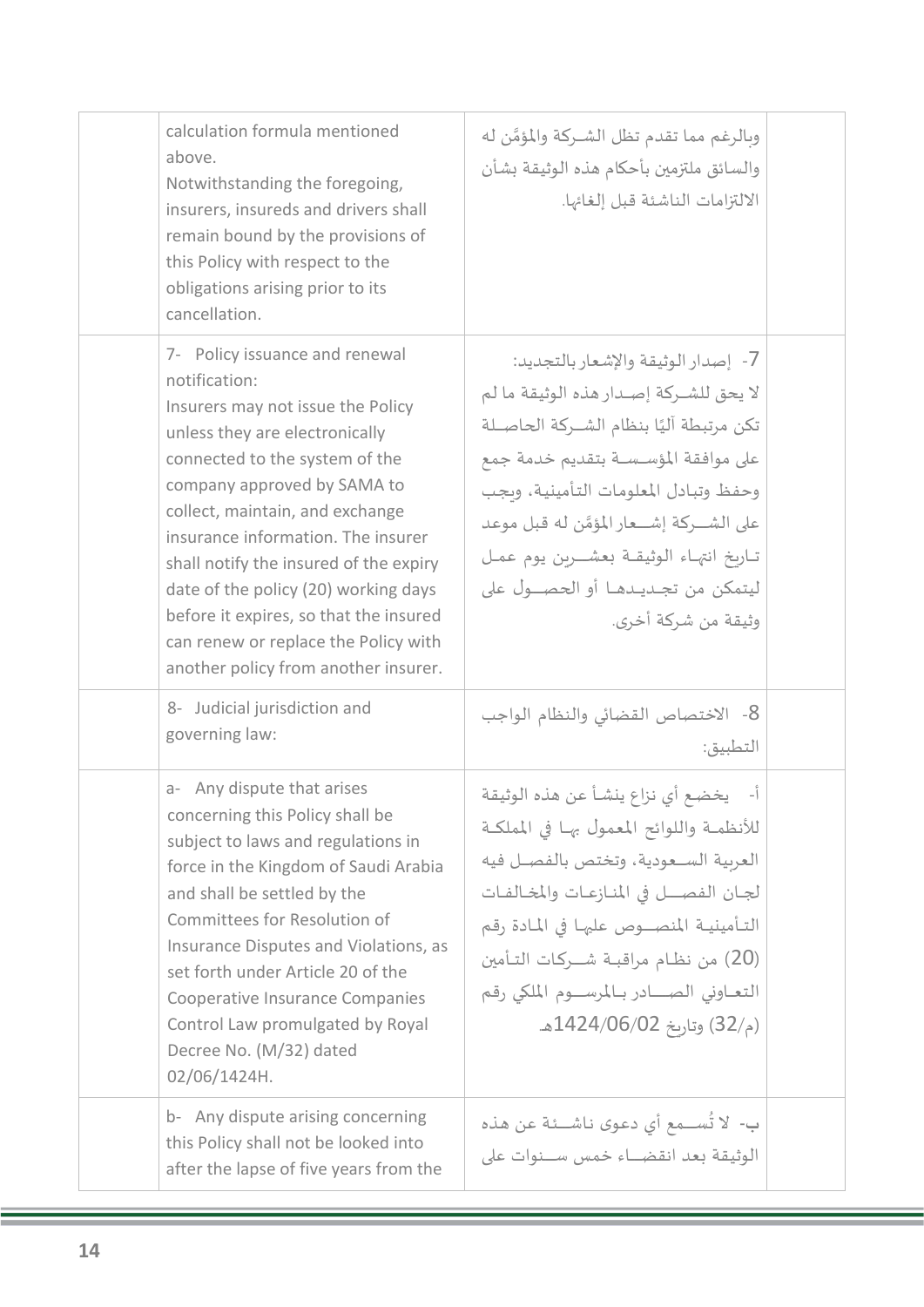|                  | occurrence of the incident forming<br>the basis of the claim, and of which<br>the parties concerned are aware,<br>unless the Committees for<br>Resolution of Insurance Disputes and<br>Violations are satisfied with the<br>reason for considering the claim. | حدوث الواقعة التي نشــأت عنها الدعوى<br>وعلم ذوي المصلحة بحدوثها ما لم يكن<br>هناك عـذر تقتنع بـه لجـان الفصـــل في<br>المنازعات والمخالفات التأمينية. |                   |
|------------------|---------------------------------------------------------------------------------------------------------------------------------------------------------------------------------------------------------------------------------------------------------------|--------------------------------------------------------------------------------------------------------------------------------------------------------|-------------------|
| <b>Article 8</b> | <b>Cases where the insurer shall</b><br>indemnify third parties while<br>reserving the right of recovery<br>against the insured, driver or person<br>responsible for the accident                                                                             | الحالات التي تلتزم الشركة بتعويض الغير<br>عنها مع احتفاظها بحق الرجوع على المؤمَّن<br>له أوالسائق أوالمتسبب في الحادث                                  | المادة<br>الثامنة |
|                  | First: The insurer shall have the right<br>of recovery against the insured or<br>driver to recover the amount paid to<br>a third party in any of the following<br>cases:                                                                                      | أُولًا: للشـــركة حق الرجوع على المؤمَّن له أو<br>السائق لاسترداد ما دفعته للغير عن أي من<br>الحالات الآتية:                                           |                   |
|                  | 1- Any liability or expenses arising<br>from or incurred when the insured<br>vehicle is:                                                                                                                                                                      | 1- أي مســؤولية أو مصــارىف تنشــأ أو<br>تترتب عندما تكون المركبة:                                                                                     |                   |
|                  | a- Used in contravention of the<br>restrictions set forth in the Policy<br>schedule.                                                                                                                                                                          | مستعملة على وجه يخالف قيد<br>$-1$<br>الاستعمال المبين في جدول الوثيقة.                                                                                 |                   |
|                  | b- Carrying a number of passengers<br>exceeding the seating capacity of<br>the vehicle, and it has been<br>proved that the accident<br>occurred because of such<br>violation.                                                                                 | ب-  تحمل عددًا من الركاب يتجاوز الســعة<br>المصـــرح بهـا للمركبــة، وثبت أن حصـــول<br>الحادث كان بسبب هذا التجاوز.                                   |                   |
|                  | c- Driven against the direction of<br>traffic.                                                                                                                                                                                                                | ج-  السير بالمركبة عكس اتجاه السير.                                                                                                                    |                   |
|                  | d- Driven under the influence of<br>drugs, alcohol or medications<br>that a person is not allowed<br>medically to drive after taking it.                                                                                                                      | د- الـقـيـادة تـحت تـأثـير المخـدرات أو<br>المشـــرومات الكحوليـة أو العقـاقير الطبيـة<br>التي لا يسمح طبياً بالقيادة بعد تناولها.                     |                   |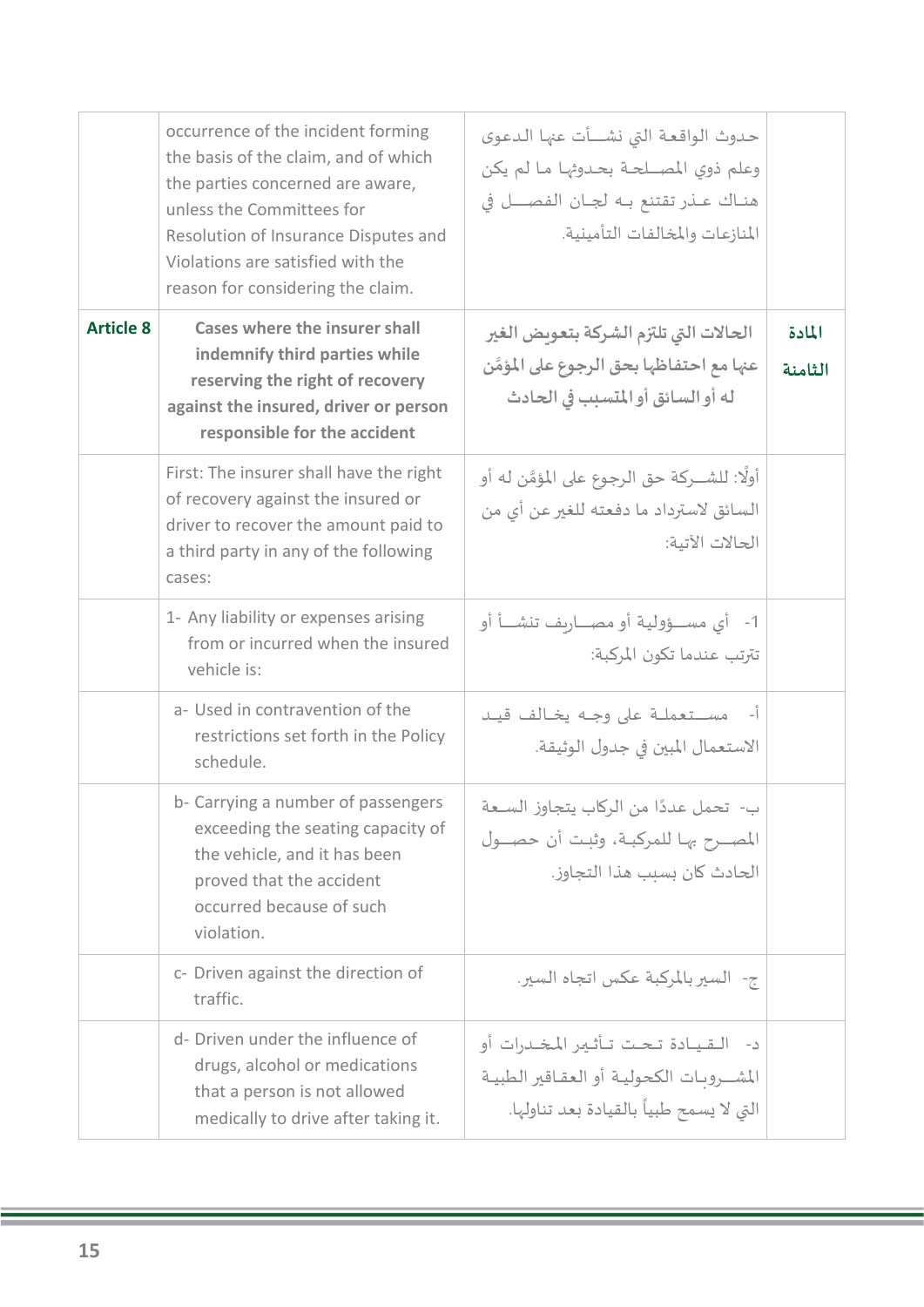| e- Driven by a person under the age<br>of 18 (according to the Hijri<br>calendar) unless the said person<br>is the insured or is included<br>among the names of authorized<br>drivers under the age of 18 in the<br>Policy schedule.                                                                                                                                                                                                              | هـ- قيادة أي شــخص يقل عمره عن (18)<br>عامًا هجريًا ما لم يكن هو المؤمَّن له وما لم<br>يرد اسـمه ضمن أسـماء السـائقين المُسـمّين<br>الندين تقل أعمارهم عن (18) ســنـة في<br>جدول الوثيقة.                                                                                          |  |
|---------------------------------------------------------------------------------------------------------------------------------------------------------------------------------------------------------------------------------------------------------------------------------------------------------------------------------------------------------------------------------------------------------------------------------------------------|------------------------------------------------------------------------------------------------------------------------------------------------------------------------------------------------------------------------------------------------------------------------------------|--|
| f- Driven by a person who does not<br>hold a proper class of license<br>corresponding to the type of<br>vehicle driven, according to the<br>relevant laws and regulations, or<br>in the event that an order is<br>issued by a competent entity for<br>the forfeiture of the driver's<br>license, or the license was<br>expired at the time of the<br>accident unless it was renewed<br>within (50) working days from<br>the date of the accident. | و- إذا ثبت أن قيادة المركبة تمت دون<br>الحصول على رخصة قيادة لنوع المركبة<br>طبقًا للأنظمة واللوائح ذات العلاقة، أو أن<br>تكون الرخصـــة قد صـــدر أمر بســحها من<br>الجهات المختصبة، أو كانت منتهية وقت<br>الحادث مالم يجدد الرخصة المنتهية خلال<br>(50) يوم عمل من تاريخ الحادث. |  |
| g- The driver escaped the scene of<br>the accident for no acceptable<br>reason.                                                                                                                                                                                                                                                                                                                                                                   | ز-   هروب الســـائق من موقع الحادث دون<br>عذر مقبول.                                                                                                                                                                                                                               |  |
| h- Running a red light.                                                                                                                                                                                                                                                                                                                                                                                                                           | ح- تجاوز الإشارة الحمراء.                                                                                                                                                                                                                                                          |  |
| 2- Submitting inaccurate information<br>in the insurance proposal form or<br>concealing material facts.                                                                                                                                                                                                                                                                                                                                           | 2- الإدلاء ببيانات غير صحيحة أو إخفاء<br>حقيقة جوهربة في نموذج طلب التأمين.                                                                                                                                                                                                        |  |
| 3- If it is proved that the accident<br>was deliberate.                                                                                                                                                                                                                                                                                                                                                                                           | 3- إذا ثبت وقوع الحادث عمدًا.                                                                                                                                                                                                                                                      |  |
| 4- Failure on the part of the insured<br>to notify the insurer, within (20)<br>working days, of any material<br>changes to their disclosures in the<br>insurance proposal form, with<br>consideration to Paragraph 1 of<br>Article 7.                                                                                                                                                                                                             | 4- عدم إبلاغ المؤمَّن لـه للشـــركـة خلال<br>عشــــربِن يوم عمــل عن أي تغيير جوهري<br>صرح به في نموذج طلب التأمين، مع مُراعاة<br>الفقرة رقم (1) من المادة السابعة.                                                                                                                |  |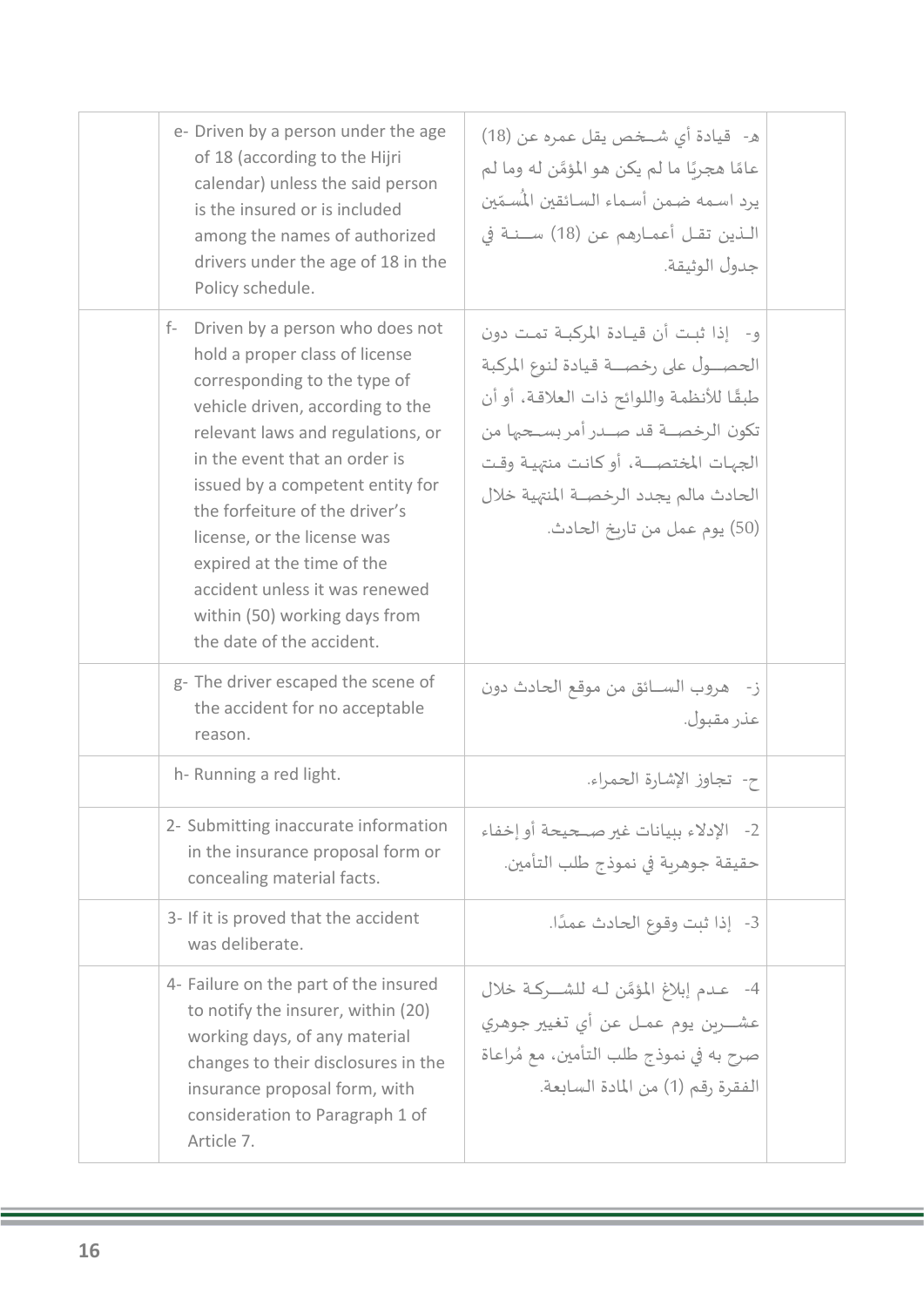|                  | Second: The insurer may recover the<br>amounts paid to third parties from<br>the person responsible for the<br>accident, or the insured in case the<br>vehicle was stolen or taken forcibly<br>and he/she has not reported the<br>theft to the concerned entities.            | ثانيًا: إذا كانت المركبة مســـروقة أو مأخوذة<br>غصبًا فإن للشــركـة حق الرجوع على<br>المتســبب في الحادث، أو المؤمن له في حال<br>لم يخطر الجهات المختصة عن الســرقة،<br>لاسترداد ما دفعته للغبر.                                                              |                   |
|------------------|-------------------------------------------------------------------------------------------------------------------------------------------------------------------------------------------------------------------------------------------------------------------------------|---------------------------------------------------------------------------------------------------------------------------------------------------------------------------------------------------------------------------------------------------------------|-------------------|
|                  | Third: The insurer must notify the<br>insured within 20 working days<br>from the date of the claim<br>submission to where the above<br>recovery cases may apply, the<br>company may exercise its right of<br>recovery within a year from the<br>date of the claim settlement. | ثالثًا: على الشركة إخطار المؤمن له خلال<br>عشرين يوم عمل من تاريخ تقديم المطالبة<br>التي تنطبق عليها إحدى حالات الرجوع، كما<br>على الشركة ممارسة حق الرجوع خلال مدة<br>أقصاها سنة من تاريخ تسوية المطالبة.                                                    |                   |
| <b>Article 9</b> |                                                                                                                                                                                                                                                                               |                                                                                                                                                                                                                                                               |                   |
|                  | <b>Exceptions (cases not covered under</b><br>the Policy)                                                                                                                                                                                                                     | الاستثناءات (الحالات غير المغطاة تأمينياً<br>بموجب هذه الوثيقة)                                                                                                                                                                                               | المادة<br>التاسعة |
|                  | Insurers shall not be liable for paying<br>any indemnities in any of the<br>following cases:                                                                                                                                                                                  | لن تكون الشـــركــة مســـئولــة عن ســــداد<br>التعويضات في أي من الحالات الآتية:                                                                                                                                                                             |                   |
|                  | 1- Loss or damage to the insured<br>vehicle, properties inside or<br>outside the vehicle which belong<br>to either the insured or the driver,<br>or goods transported in the<br>vehicle or placed in the insured's<br>or driver's custody, control or<br>care;                | 1- الخســـارة أو الضـــرر للمركبـة المؤمَّن<br>عليها، أو للممتلكات العائدة إلى أي من<br>المؤمَّن لـه أو الســــائق داخـل المركبــة أو<br>خارجها، أو التي تلحق بالبضــائع المنقولـة<br>بواســطة المركبـة أو تلك التي في عهدتـه أو<br>تحت إشرافه أو أمانة لديه. |                   |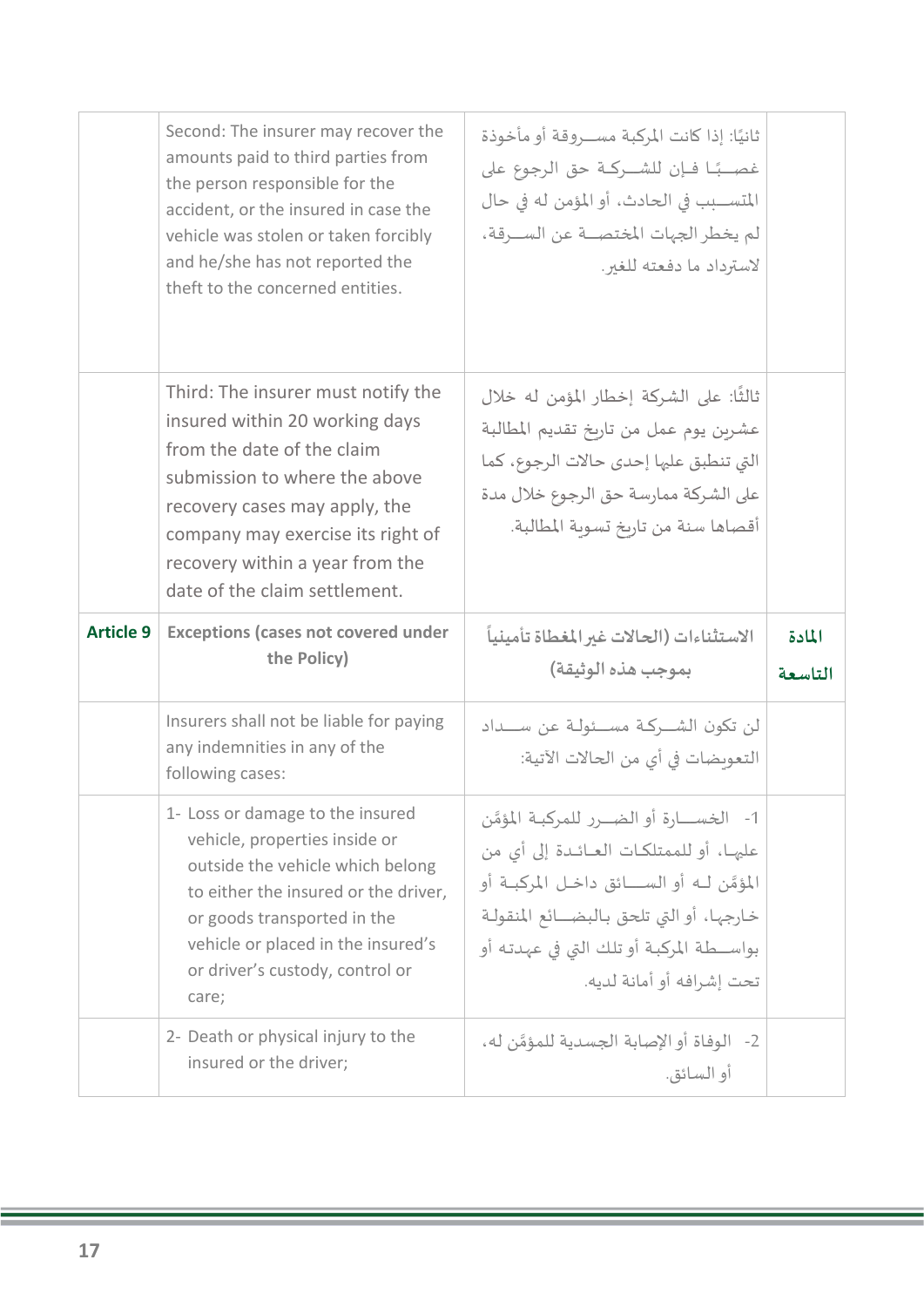| power;                                                 | 3- If the vehicle is used in any type of<br>racing or for testing its speed or                                                                                                  | 3- إذا كانت المركبة مستعملة في أي نوع<br>من أنواع الســباقات أو في تحديد ســـرعة<br>الانطلاق أو في تجربة اختبار القدرة.                                                                       |  |
|--------------------------------------------------------|---------------------------------------------------------------------------------------------------------------------------------------------------------------------------------|-----------------------------------------------------------------------------------------------------------------------------------------------------------------------------------------------|--|
| public, such as airports or                            | 4- If the vehicle is driven in areas<br>that are normally off-limits to the<br>seaports, unless the vehicle is<br>used for commercial purposes<br>within the permissible scope; | 4- إذا كانت المركبة مستعملة ضــمن<br>المناطق التى لا يسمح عادة للعامة بالقيادة<br>فيها داخل المطارات أو الموانئ البحربة ما لم<br>تكن المركبة مســتخدمة لأغراض تجاربة في<br>النطاق المسموح به. |  |
| insurer;                                               | 5- Acknowledgement by the insured<br>or the driver to bear the liability<br>for the accident undeservedly for<br>the purpose of harming the                                     | 5- إقرار المؤمَّن لـه أو الســــائق بتحمـل<br>مســـئوليـة الحـادث دون وجه حق بقصـــد<br>الإضرار بالشركة.                                                                                      |  |
| 6- If the accident is deliberately<br>accident scenes; | caused by an insured and a third<br>party, which is proved in the<br>accident report issued by the<br>authorized entity to attend                                               | 6- تواطؤ المؤمن له مع الغير على حـادث<br>مفتعل والمثبت في تقرير الحادث الصـــادر<br>عن الجهة المخولة بمباشرة موقع الحادث.                                                                     |  |
| 7- Car drifting;                                       |                                                                                                                                                                                 | 7- التفحيط.                                                                                                                                                                                   |  |
| 8- If the vehicle is being used or                     | operated as working machinery;                                                                                                                                                  | 8- إذا كانت المركبة مستعملة أو مشـغلة<br>كآليات عمل.                                                                                                                                          |  |
| accident; and                                          | 9- Fines, financial penalties or bails,<br>which may be imposed on the<br>insured or the driver due to the                                                                      | 9- الغرامات أو العقوبات المالية، أو<br>الكفالات التي قد تفرض بسبب الحادث<br>على المؤمَّن له أو السائق.                                                                                        |  |
| following:                                             | 10- Any liability or expenses arising,<br>directly or indirectly, from the                                                                                                      | 10- أي مسـؤولية أو مصـاريف تنشـأ نتيجة<br>مباشرة أو غير مباشرة من الآتي:                                                                                                                      |  |
| or civil war;                                          | a- War, invasion, acts of foreign<br>enemy, hostilities, warlike acts<br>(whether war is declared or not),                                                                      | أ- الحرب أو الغزو أو أعمال العدوان<br>الأجنبي أو الأعمال العدوانية أو الأعمال                                                                                                                 |  |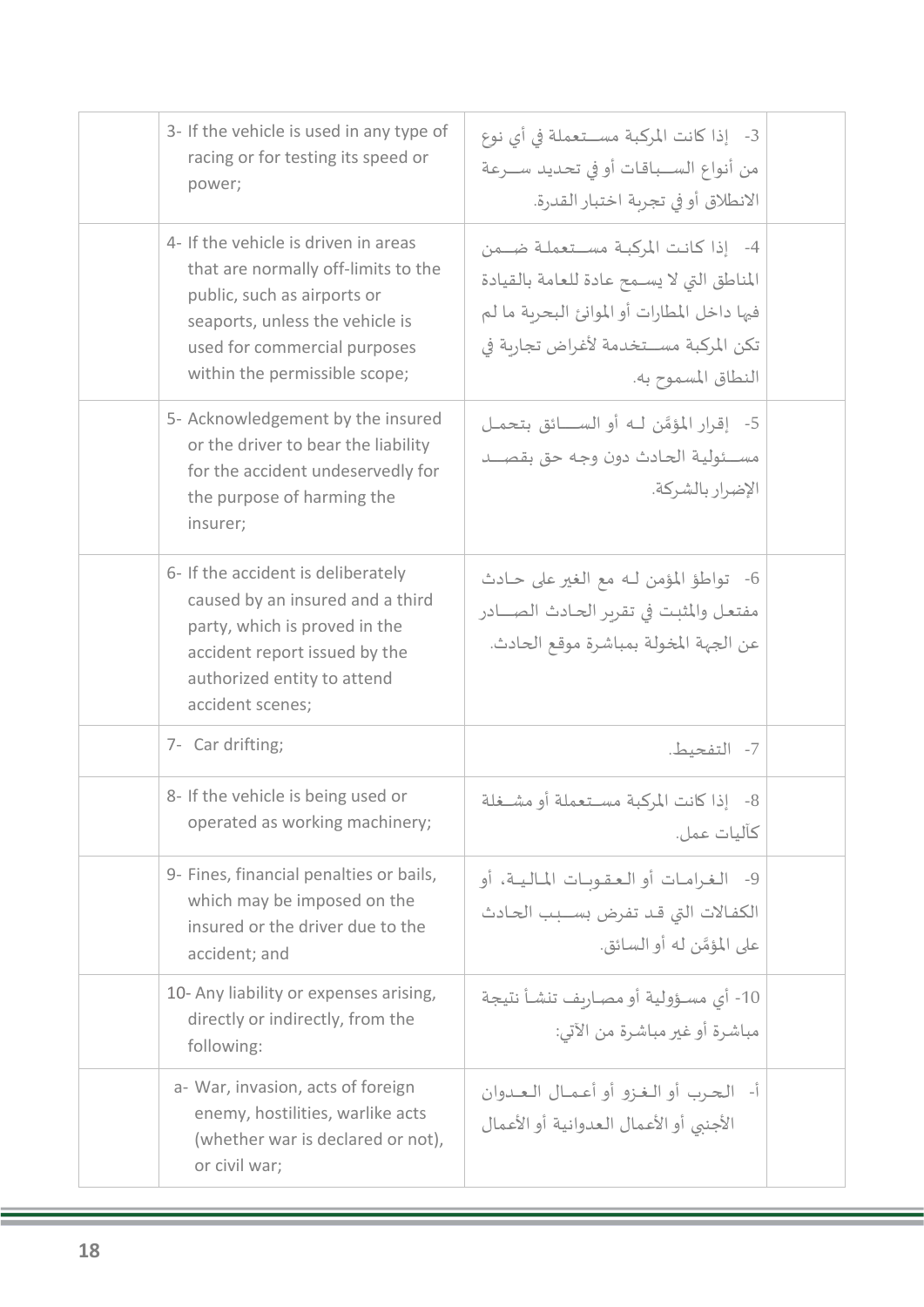|                                                                                                                                                                                                                                                                                                                                                                                                                                                                                                                                                                                                                                                                                                                                                                                                                                                                                   | شــبه الحربية (ســواء أعلنت الحرب أم<br>لم تعلن) أو الحرب الأهلية.                                                                                                                                                                                                                                                                                                                                                                                                                                                                                                                                                                                                                                                                                                                               |
|-----------------------------------------------------------------------------------------------------------------------------------------------------------------------------------------------------------------------------------------------------------------------------------------------------------------------------------------------------------------------------------------------------------------------------------------------------------------------------------------------------------------------------------------------------------------------------------------------------------------------------------------------------------------------------------------------------------------------------------------------------------------------------------------------------------------------------------------------------------------------------------|--------------------------------------------------------------------------------------------------------------------------------------------------------------------------------------------------------------------------------------------------------------------------------------------------------------------------------------------------------------------------------------------------------------------------------------------------------------------------------------------------------------------------------------------------------------------------------------------------------------------------------------------------------------------------------------------------------------------------------------------------------------------------------------------------|
| b- Rebellion, military or popular<br>uprising, insurgence, revolution,<br>usurping authority, martial laws,<br>siege, or any events or reasons<br>leading to declaration or<br>continuation of martial laws,<br>siege, or acts of vandalism and<br>terrorism committed by<br>person(s) working individually, on<br>behalf of, or in relation with any<br>terrorist organization. Terrorism<br>means the use of violence for<br>political, intellectual,<br>philosophical, racial, ethnic,<br>social, or religious purposes. Such<br>use of violence includes putting<br>the public and/or a segment<br>thereof under a state of terror,<br>causing turmoil, affecting and/or<br>intervening in any of the<br>government's operations,<br>activities and/or policies, and/or<br>causing any disturbance that<br>negatively affects the national<br>economy or any related sectors; | ب- التمرد أو الانتفــاضــــة الـعســكربــة أو<br>الشــعبيــة أو العصــيــان أو الثورة أو<br>السلطة الغاصبة أو الأحكام العرفية أو<br>حالة الحصـــار أو أي من الأحداث أو<br>الأسباب التي تؤدي إلى إعلان أو استمرار<br>الأحكام العرفية أو حالة الحصــار أو<br>أعمال التخربب والإرهاب التى يرتكها<br>شهخص أو أشهخاص يعملون بصفة<br>منفردة أو نيابة عن أو على صلة بأي<br>منظمة إرهابية. وبقصــد بالإرهاب<br>استخدام العنف لأغراض سياسية أو<br>فكربة أو فلسـفية أو عنصـربة أو عرقية<br>أو اجتماعية أو دينية. وبشمل استخدام<br>العنف وضع العامة و/أو شــربحة منهم<br>في حـالــة خوف، أو التـأثير على، و/أو<br>التسبب في اضطراب، و/أو التدخل في<br>أي عمليات و/أو أنشــطة أو ســياســات<br>خـاصــــة بـالحكومــة، أو التســبب في<br>اضـــطراب يؤثر ســـلبـاً على الاقتصـــاد<br>الوطني أو أي من قطاعاته. |
| c- Strikes, riots, or civil or labor<br>unrest;                                                                                                                                                                                                                                                                                                                                                                                                                                                                                                                                                                                                                                                                                                                                                                                                                                   | ج- الإضـــراب أو الشـــغب أو الاضـــطرابات<br>المدنية أو العمالية.                                                                                                                                                                                                                                                                                                                                                                                                                                                                                                                                                                                                                                                                                                                               |
| d- Damage directly or indirectly<br>caused by nuclear weapons,<br>ionizing radiation, radioactive<br>contamination resulting from any<br>nuclear fuel or waste, or<br>contamination due to nuclear<br>fuel combustion. For the<br>purposes of this exclusion,                                                                                                                                                                                                                                                                                                                                                                                                                                                                                                                                                                                                                     | د- ما ينتج بســبب أو ينشـــأ عن أو تكون<br>ســــاهمـت فيــه الأســـلحــة النووبـة أو<br>الإشعاعات الأيونية أو التلوث بالإشعاع<br>من أي وقود أو أية نفايات نووبة ناتجة<br>عن احتراق وقود نووي، ولأغراض هـذا<br>الاستثناء فإن الاحتراق يشمل أي عملية<br>انشطار نووی.                                                                                                                                                                                                                                                                                                                                                                                                                                                                                                                               |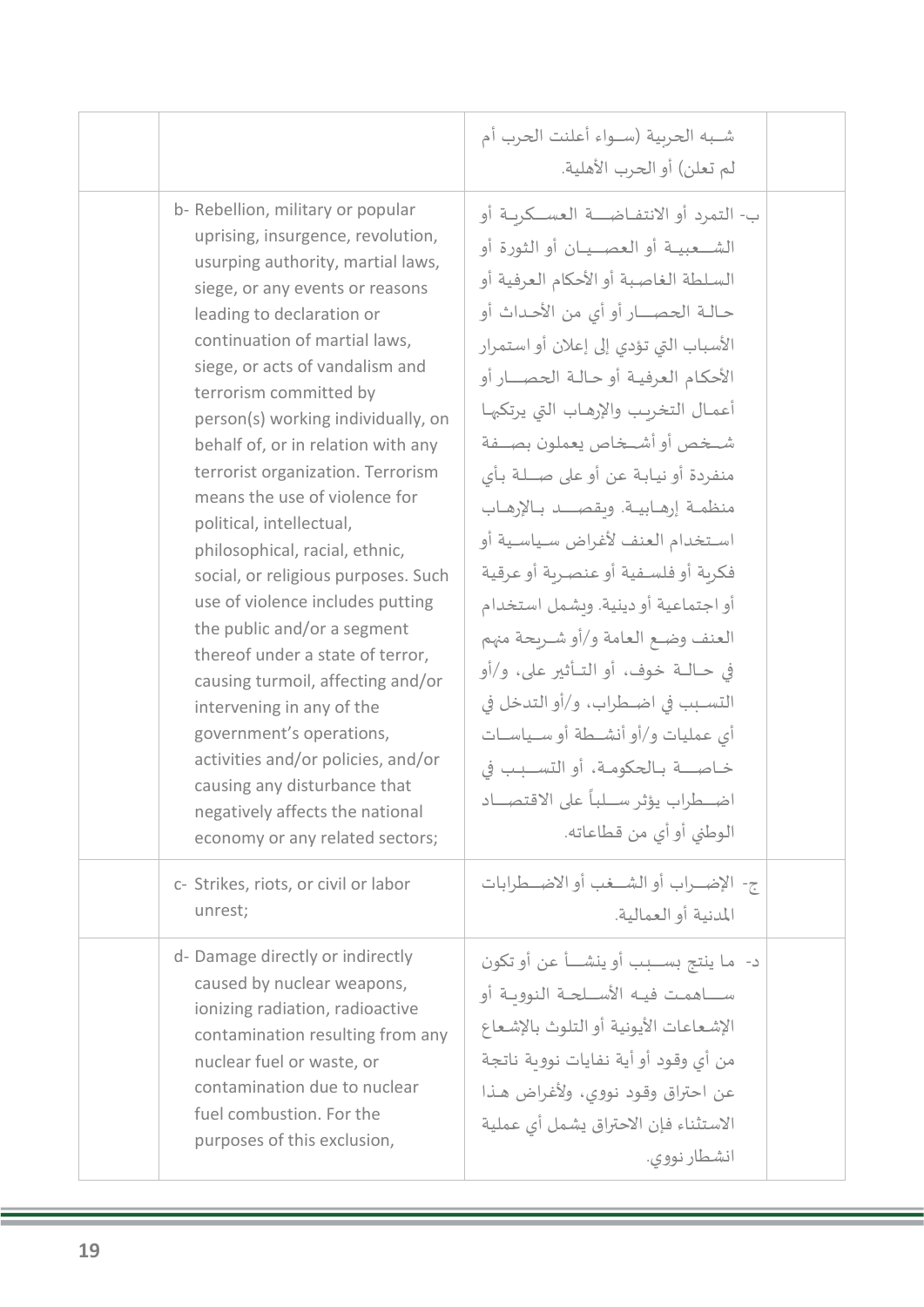| combustion shall include any<br>nuclear fission; and                              |                                                                                  |  |
|-----------------------------------------------------------------------------------|----------------------------------------------------------------------------------|--|
| e- Natural disasters such as<br>hurricanes, earthquakes, floods,<br>or volcanoes. | ه- الكوارث الطبيعية مثل الأعـاصــــير، أو<br>الزلازل، أو الفيضانات، أو البراكين. |  |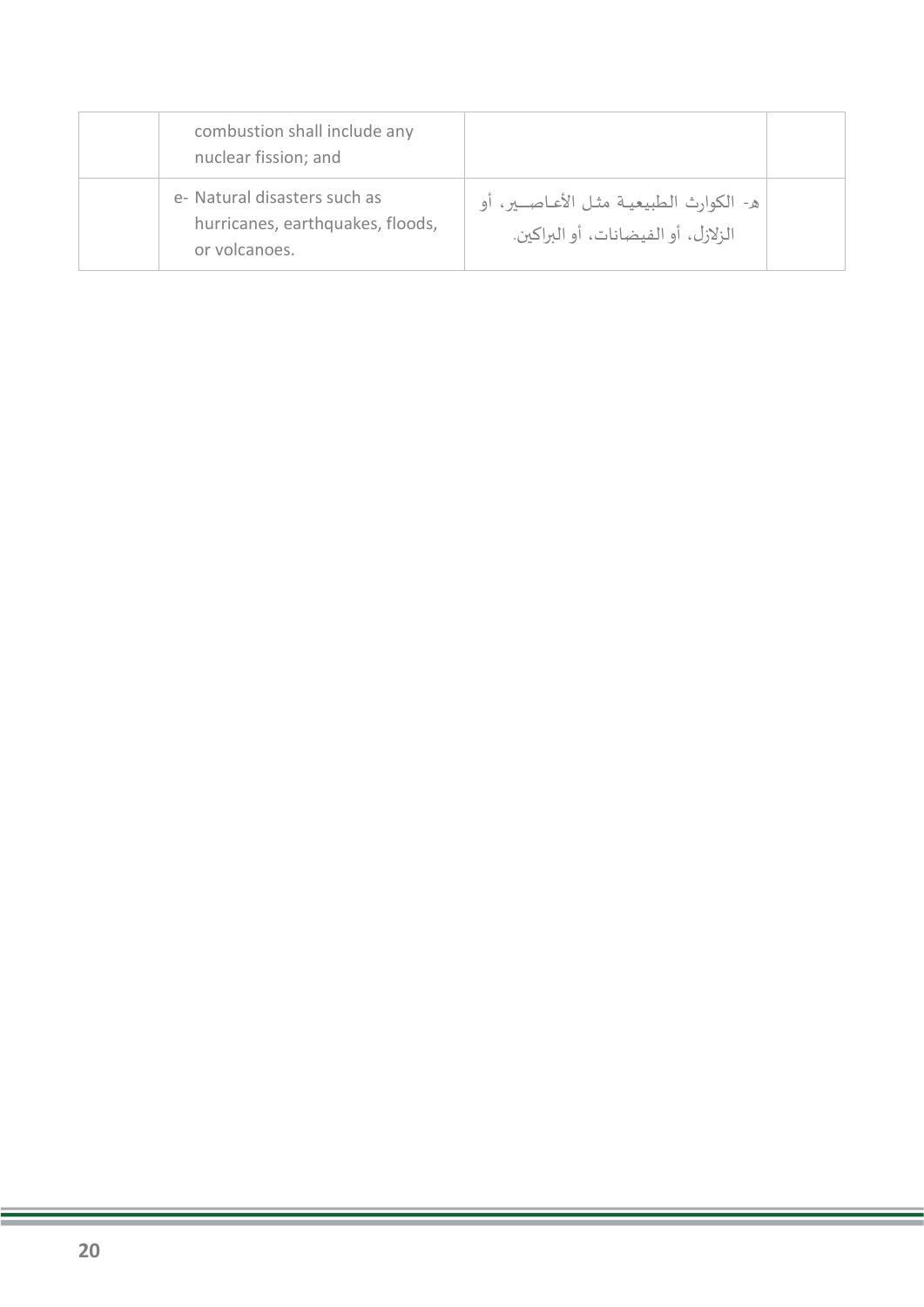| جدول الوثيقة الموحدة للتأمين الإلزامي على المركبات<br><b>Schedule of the Unified Compulsory Motor Insurance Policy</b>                                                                                                                                                                                                  |                                                                                            |                                                  |                                                                                              |
|-------------------------------------------------------------------------------------------------------------------------------------------------------------------------------------------------------------------------------------------------------------------------------------------------------------------------|--------------------------------------------------------------------------------------------|--------------------------------------------------|----------------------------------------------------------------------------------------------|
|                                                                                                                                                                                                                                                                                                                         |                                                                                            |                                                  |                                                                                              |
| <b>Policy No.</b>                                                                                                                                                                                                                                                                                                       | رقم الوثيقة                                                                                | <b>Type of Insured</b>                           | نوع المؤمَّن له                                                                              |
|                                                                                                                                                                                                                                                                                                                         |                                                                                            | Individual / Corporate                           | فرد / شركة                                                                                   |
|                                                                                                                                                                                                                                                                                                                         |                                                                                            | بيانات المؤمَّن له<br><b>Insured information</b> |                                                                                              |
| 1- For individuals:<br>■ National ID number for Saudi nationals                                                                                                                                                                                                                                                         |                                                                                            | 1- للأفراد:<br>■ رقم السجل المدنى للسعوديين      | رقم هوبة المؤمَّن له<br>Insured's ID No.                                                     |
| 2- Computer number for corporates                                                                                                                                                                                                                                                                                       | ■ رقم الإقامة لغير السعوديين   Residence permit (Iqama) number for resident individuals  = | 2- رقم الحاسب الآلي للشركات والمؤسسات            |                                                                                              |
|                                                                                                                                                                                                                                                                                                                         |                                                                                            |                                                  | اسم المؤمَّن له<br>Name of insured                                                           |
|                                                                                                                                                                                                                                                                                                                         |                                                                                            |                                                  | رقم الهاتف<br>Phone No.                                                                      |
|                                                                                                                                                                                                                                                                                                                         |                                                                                            |                                                  | العنوان<br><b>Address</b>                                                                    |
|                                                                                                                                                                                                                                                                                                                         |                                                                                            | بيانات المركبة                                   |                                                                                              |
|                                                                                                                                                                                                                                                                                                                         |                                                                                            | <b>Vehicle Details</b>                           |                                                                                              |
|                                                                                                                                                                                                                                                                                                                         | اسم مالك المركبة<br><b>Owner's Name</b>                                                    |                                                  | رقم هوبة مالك المركبة<br>Owner's ID No.                                                      |
|                                                                                                                                                                                                                                                                                                                         | رقم الهيكل<br>Chassis No.                                                                  |                                                  | رقم لوحة المركبة<br><b>Registration Plate No.</b>                                            |
|                                                                                                                                                                                                                                                                                                                         | تاربخ انتهاء رخصة السير                                                                    |                                                  | لون المركبة                                                                                  |
|                                                                                                                                                                                                                                                                                                                         | <b>Vehicle Registration Expiry</b><br>Date                                                 |                                                  | <b>Vehicle Color</b>                                                                         |
|                                                                                                                                                                                                                                                                                                                         | رقم البطاقة الجمركية<br><b>Customs Card No.</b>                                            |                                                  | نوع هيكل المركبة<br><b>Type of Chassis</b>                                                   |
|                                                                                                                                                                                                                                                                                                                         | سنة الصنع<br><b>Year of Manufacture</b>                                                    |                                                  | ماركة المركبة<br><b>Vehicle Make</b>                                                         |
|                                                                                                                                                                                                                                                                                                                         | غرض الاستعمال<br><b>Purpose of Use</b>                                                     |                                                  | موديل المركبة<br><b>Vehicle Model</b>                                                        |
|                                                                                                                                                                                                                                                                                                                         |                                                                                            |                                                  | نوع تسجيل المركبة:                                                                           |
| لوحة (مركبة خاصة/مركبة نقل خاص/ حافلة خاصة/ مركبة نقل عام/ حافلة عامة/ مركبة أجرة/ دبلوماسية<br>وقنصلية/ مؤقتة/ مركبة أشغال عامة/ تصدير / دراجة ناربة)<br>(Private/ Private Transport/ Private Bus/ Public Transport/ Public Bus/ Taxi/ Diplomatic and<br>Consular / Temporary/ Public Works/ Export/ Motorcycle) Plate |                                                                                            | <b>Type of Registration Plate</b>                |                                                                                              |
|                                                                                                                                                                                                                                                                                                                         | تأمين شامل/ تأمين المسئولية المدنية ضد الغير                                               |                                                  | نوع التغطية:                                                                                 |
|                                                                                                                                                                                                                                                                                                                         | Comprehensive / Third Party Liability Insurance                                            |                                                  | <b>Coverage Type</b>                                                                         |
|                                                                                                                                                                                                                                                                                                                         |                                                                                            |                                                  | أسماء السائقين المُسمين الذين تقل                                                            |
|                                                                                                                                                                                                                                                                                                                         |                                                                                            |                                                  | أعمارهم عن 18 سنة (مع رقم رخص                                                                |
|                                                                                                                                                                                                                                                                                                                         |                                                                                            |                                                  | القيادة الخاصة بهم)<br><b>Names of authorized drivers</b><br>under the age of 18 (with their |
|                                                                                                                                                                                                                                                                                                                         | داخل أراضي المملكة العربية السعودية                                                        |                                                  | driving licenses numbers)<br>الحدود الجغرافية:                                               |
|                                                                                                                                                                                                                                                                                                                         | On Saudi Arabian territories                                                               |                                                  | <b>Geographic borders</b>                                                                    |
|                                                                                                                                                                                                                                                                                                                         | يجب على المؤمَّن له ألا يستعمل المركبة إلا للغرض المرخص من أجله                            |                                                  | قيد الاستعمال:                                                                               |
|                                                                                                                                                                                                                                                                                                                         | The insured should not use the vehicle for other than its authorized purpose               |                                                  | <b>Use Restraints</b>                                                                        |
|                                                                                                                                                                                                                                                                                                                         |                                                                                            |                                                  | مبلغ القسط<br><b>Premium Amount</b>                                                          |
|                                                                                                                                                                                                                                                                                                                         |                                                                                            |                                                  | تاربخ إصدار الوثيقة<br><b>Policy Issuance Date</b>                                           |
|                                                                                                                                                                                                                                                                                                                         |                                                                                            |                                                  | فترة التغطية                                                                                 |
|                                                                                                                                                                                                                                                                                                                         |                                                                                            |                                                  | <b>Coverage Period</b>                                                                       |